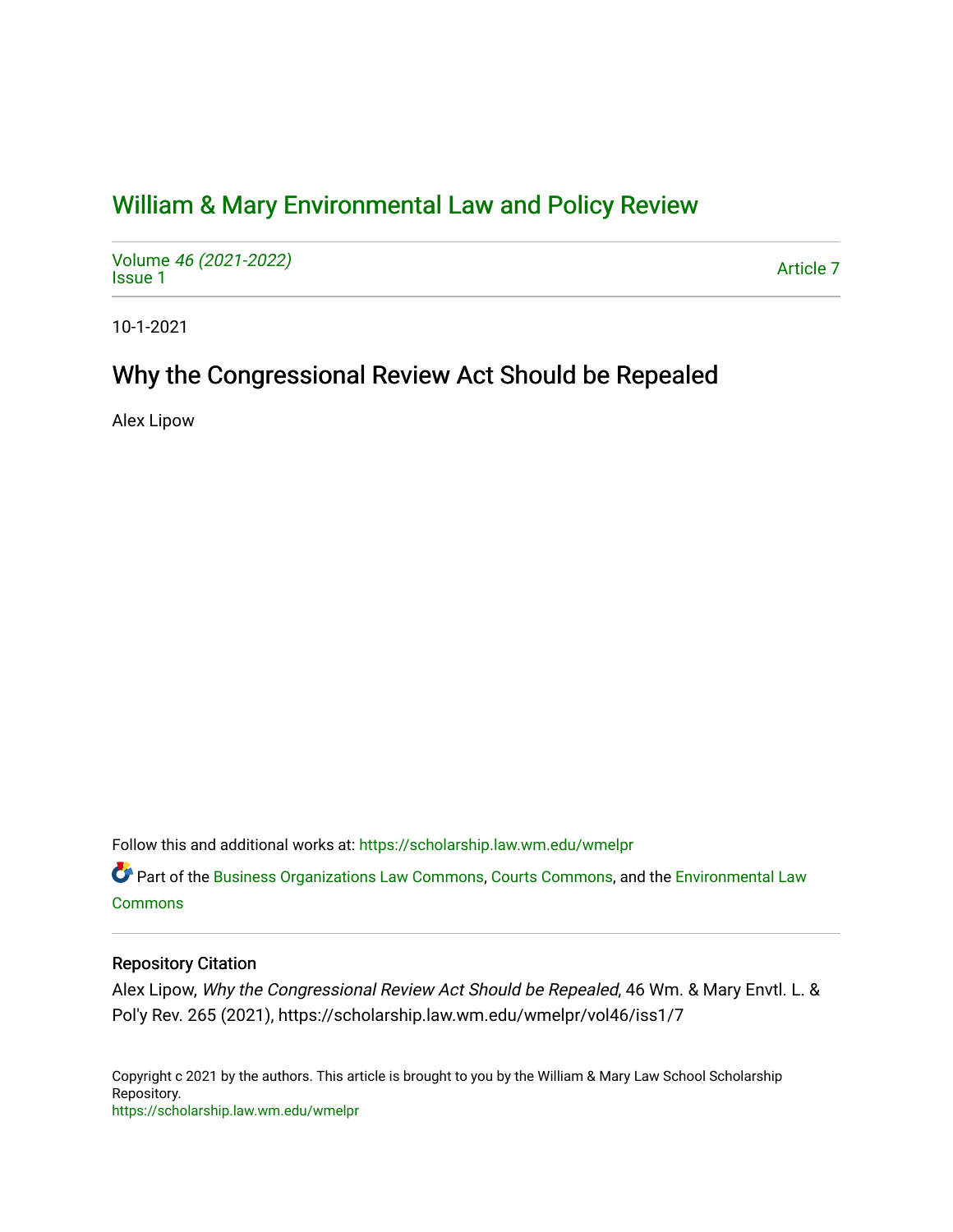# **WHY THE CONGRESSIONAL REVIEW ACT SHOULD BE REPEALED**

ALEX LIPOW\*

#### **INTRODUCTION**

The Congressional Review Act ("CRA") is a procedure that allows the political branches to quickly repeal certain regulations promulgated by administrative agencies without going through the arduous rule-making process traditionally required.<sup>1</sup> Although it had been successfully used only once before 2017, President Trump and Republicans in Congress used the CRA to repeal sixteen regulations in 2017 and 2018<sup>2</sup> while President Biden and Democrats in Congress used the CRA three times in 2021.<sup>3</sup> Because the CRA has been used rarely,<sup>4</sup> and its central provisions are barely adjudicated in the judiciary, there are interesting legal questions about how expansively the law may be used.<sup>5</sup>

Whatever the legal uncertainties, the CRA degrades the federal regulatory system generally, and it has undermined environmental regulatory governance in particular. Using environmental regulation as a prism, this Note argues that Congress should repeal the CRA. If framed properly, repealing the CRA could be seen as supporting the interests of both environmentalists and business interests as the nation confronts climate change. In that vein, Part I of this Note provides a background of the CRA, including its mechanics and history. Part II of this Note argues that the

<sup>\*</sup> JD Candidate, William & Mary Law School, 2022; BA 2017, Political Science, *Magna Cum Laude*, The George Washington University.

 $1\,5$  U.S.C. §§ 801–08.

<sup>&</sup>lt;sup>2</sup> CONG. RSCH. SERV., R43992, THE CONGRESSIONAL REVIEW ACT (CRA): FREQUENTLY ASKED QUESTIONS 6 (2020).

<sup>3</sup> Rachel Frazin, *Biden Nixes Trump Rules on Methane Emissions, Lending, Employment Discrimination*, THEHILL (June 30, 2021, 5:54 PM), https://thehill.com/homenews/admin istration/560991-biden-nixes-trump-rules-on-methane-emissions-lending-employment [https://perma.cc/ZZ47-SHHZ].

<sup>4</sup> *Id.*; CONG. RSCH. SERV., *supra* note 2, at 3.

<sup>5</sup> *See, e.g.*, Kevin Chen, *Why Congress Should Repeal the Congressional Review Act*, HARV. ENV'T & ENERGY L. PROGRAM (Apr. 23, 2020), https://eelp.law.harvard.edu/2020/04/why -congress-should-repeal-the-congressional-review-act/ [https://perma.cc/4KBJ-57CR]; Sarah Douglas, Tugaw Ranches, LLC v. U.S. Department of the Interior*: New Scrutiny of the Congressional Review Act in A Changing Political Landscape*, 44 HARV.ENV'TL.REV. 299, 320 (2020).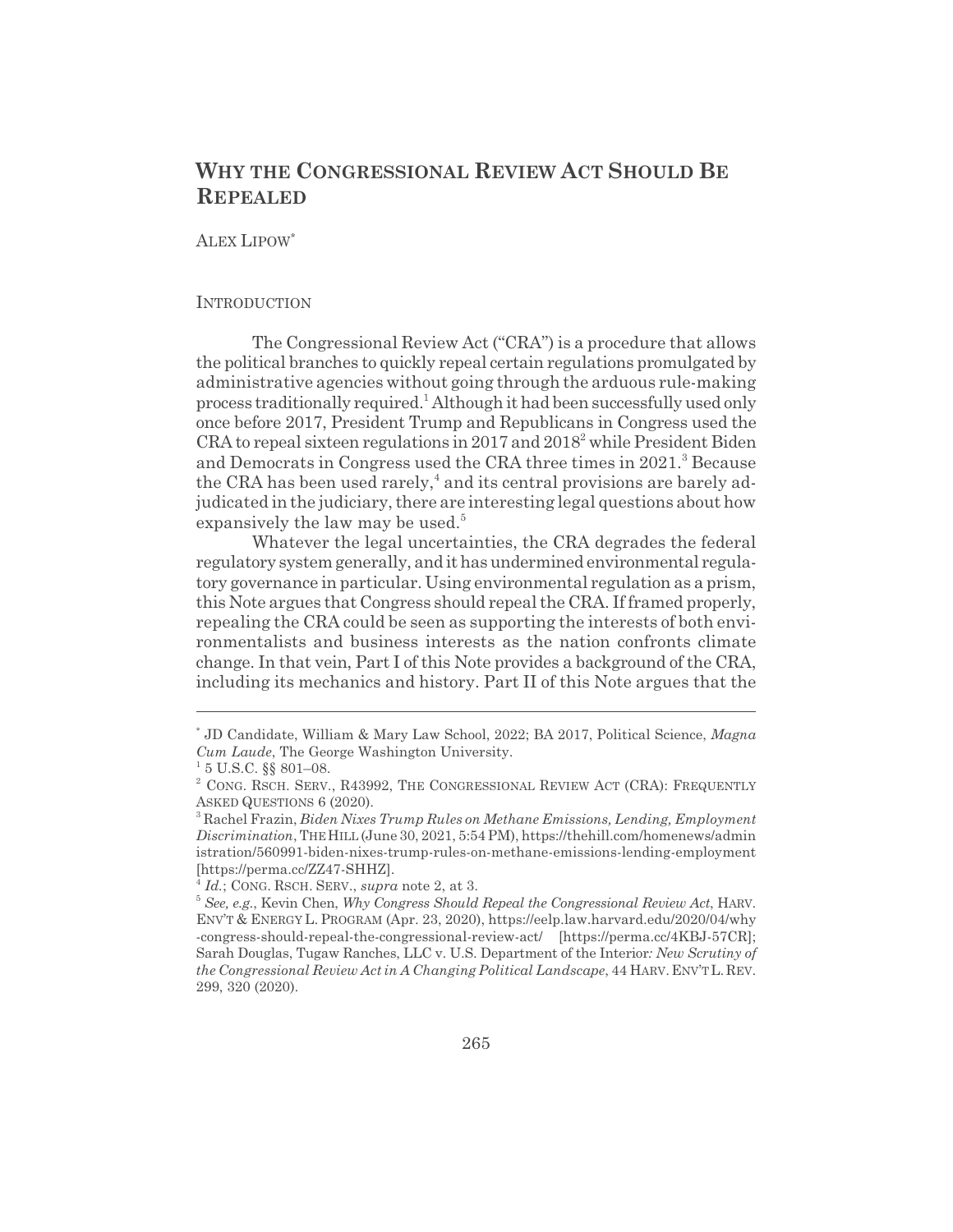CRA should be repealed for three main reasons. First, the CRA was poorly drafted<sup>6</sup> and its future use will likely cause negative unintended consequences on the environment that may well take years to manifest. Environmentalists have better tools at their disposal to achieve their regulatory goals.7 Additionally, this Note argues that the CRA creates uncertainty for stakeholders, including both environmentalists and corporate interests, while simultaneously making it difficult for any administration to create long-term impactful policies to address controversial issues.<sup>8</sup> Finally, the CRA has the potential to artificially stymie future legislation,<sup>9</sup> specifically impairing support for environmental bills. $^{10}$ 

I. BACKGROUND OF THE CRA

#### *A. Overview of the CRA's Mechanics*

The CRA is a procedure that allows the political branches to quickly repeal certain regulations promulgated by administrative agencies without going through the arduous rule-making process traditionally required by the Administrative Procedures Act ("APA").<sup>11</sup> Under the CRA, agencies must submit certain newly promulgated regulations to Congress.<sup>12</sup> Then, both chambers of Congress have sixty legislative days to pass resolutions "disapproving" the regulations.<sup>13</sup> Such disapproval resolutions affect regulations in their entirety—it is not possible for Congress to use the CRA to remove specific regulatory provisions.<sup>14</sup> Simple majorities in both

 $6$  *See, e.g.*, § 801(b)(2) (failing to provide a definition of "substantially the same form"); § 805 (declaring vaguely that "[n]o determination, finding, action, or omission under this chapter shall be subject to judicial review.").

<sup>7</sup> *See, e.g.*, Oliver Milman, *'Sloppy and Careless': Courts Call Out Trump Blitzkrieg on Environmental Rules*, THEGUARDIAN (Feb. 20, 2020, 6:00 PM), https://www.theguardian .com/environment/2018/feb/20/donald-trump-epa-environmental-rollbacks-court-chal lenges [https://perma.cc/A2PE-MKMA].

<sup>8</sup> *See* Bethany Davis Noll & Richard L. Revesz, *Regulatory Rollbacks Have Changed the Nature of Presidential Power*, REGUL. REV. (Mar. 16, 2020) [hereinafter Noll & Revesz (2020)], https://www.theregreview.org/2020/03/16/davis-noll-revesz-regulatory-rollbacks -changed-nature-presidential-power/ [https://perma.cc/9ZDM-TUY5]; *see generally* Bethany A. Davis Noll & Richard L. Revesz, *Regulation in Transition*, 104 MINN. L. REV. 1 (2019) [hereinafter Noll & Revesz (2019)].

<sup>9</sup> Noll & Revesz (2019), *supra* note 8, at 8.

 $^{10}$   $\emph{Id.}$  at 3.

<sup>11</sup> *See* §§ 801–08.

<sup>12 § 801(</sup>a); CONG. RSCH. SERV., *supra* note 2, at 6–11.

 $13\,$  § 801(a)(3), (d).

<sup>14</sup> CONG. RSCH. SERV., *supra* note 2, at 5.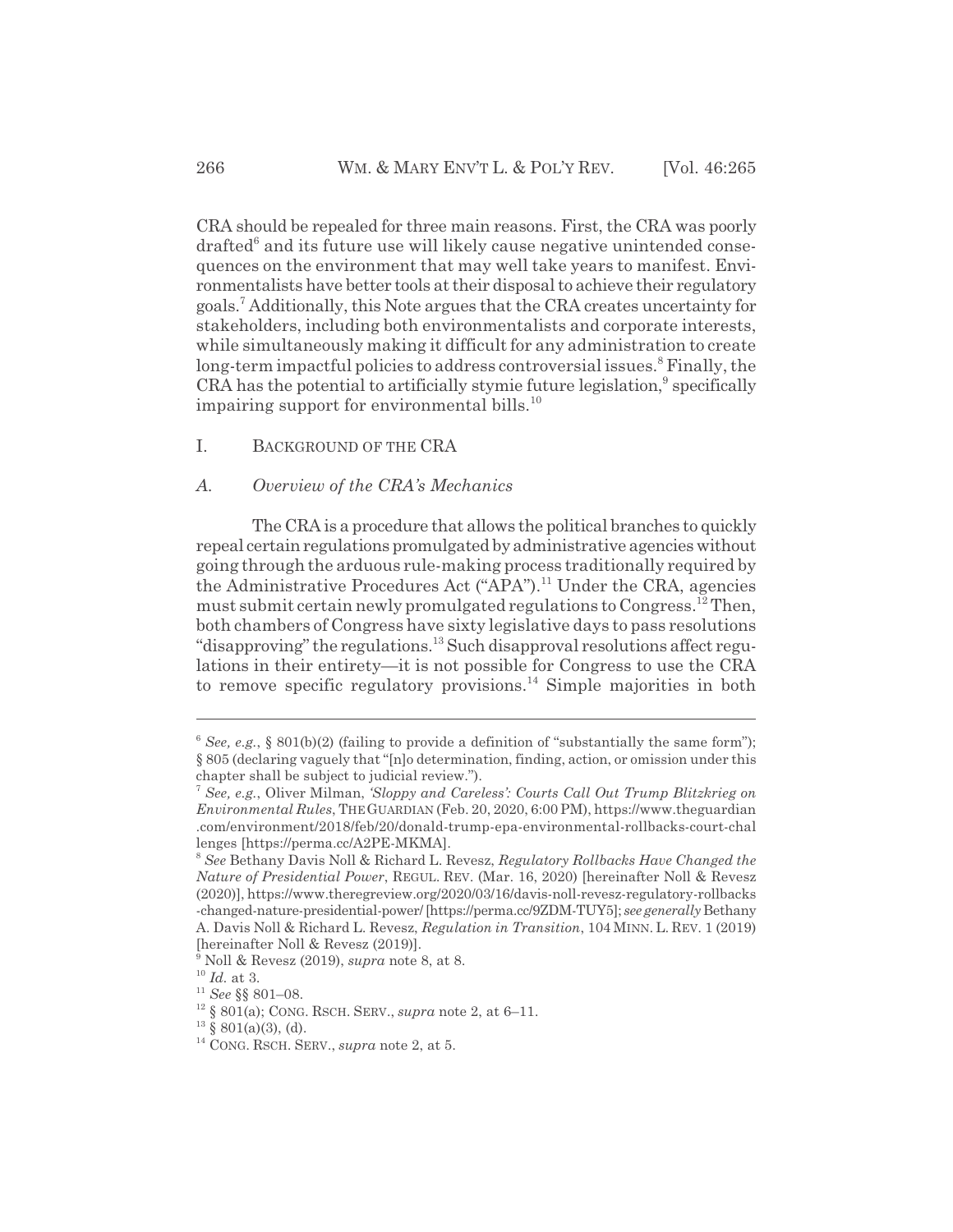chambers are sufficient to pass such disapproval resolutions.15 The disapproval resolutions are not subject to the filibuster and only require a maximum ten hours of floor debate time in the Senate.16

If the President signs the disapproval resolution or if Congress overrides a Presidential veto, the disapproved regulation cannot take effect.<sup>17</sup> And perhaps even more importantly, the executive branch cannot reissue regulations that are "substantially the same" as the disapproved regulation, unless it is "specifically authorized" by a later-enacted law.<sup>18</sup>

Although this legislative process is relatively straightforward, there is scant case law related to the CRA19 and it is far from clear how the courts would interpret many of the CRA's provisions.<sup>20</sup> Namely, as indicated above, whenever the CRA is used, federal agencies lose the authority to reissue regulations "substantially the same" to the rule repealed.<sup>21</sup> It is unclear what "substantially the same" means in practice.<sup>22</sup> For instance, what would happen if the CRA is used to repeal a regulation designed to reduce lead in drinking water? Is the federal government restricted from regulating *anything* related to drinking water or lead? Or should the interpretation be narrower?

These questions have not been thoroughly tested in court.<sup>23</sup> However, as aptly written in the *Colorado Natural Resources, Energy & Environmental Law Review*, if a federal agency is in a position to regulate an issue related to a rule struck down by the CRA, there are two approaches the agency might take:

First, it could try to change the rule, such that it is no longer "substantially the same." . . . But an agency would have no way of knowing where the line between "different, but not *substantially* different" and "permissibly different" might lie. Overhauling the rule in an attempt to find that

<sup>15</sup> *Id.* at 15.

<sup>16</sup> Scott A. Sinder et al., *Post-Election Considerations: The Congressional Review Act*, STEPTOE (Jan. 7, 2021), https://www.steptoe.com/en/news-publications/post-election-con siderations-the-congressional-review-act.html [https://perma.cc/CP6P-ZZAG].

 $17 \S$  801(a)(3)(B), (c).

 $18 \times 801(b)$ .

<sup>&</sup>lt;sup>19</sup> See infra notes 55–60 and accompanying text.

<sup>20</sup> For a sample of the discourse debating how courts should interpret the CRA, *see* Chen, *supra* note 5, at 3–6; Douglas, *supra* note 5, at 319–20; Paul J. Larkin, Jr., *Reawakening the Congressional Review Act*, 41 HARV. J.L. & PUB. POL'Y 187, 218 (2018).

<sup>21</sup> Chen, *supra* note 5, at 1.

<sup>22</sup> *Id.*

<sup>23</sup> *See infra* notes 55–60 and accompanying text.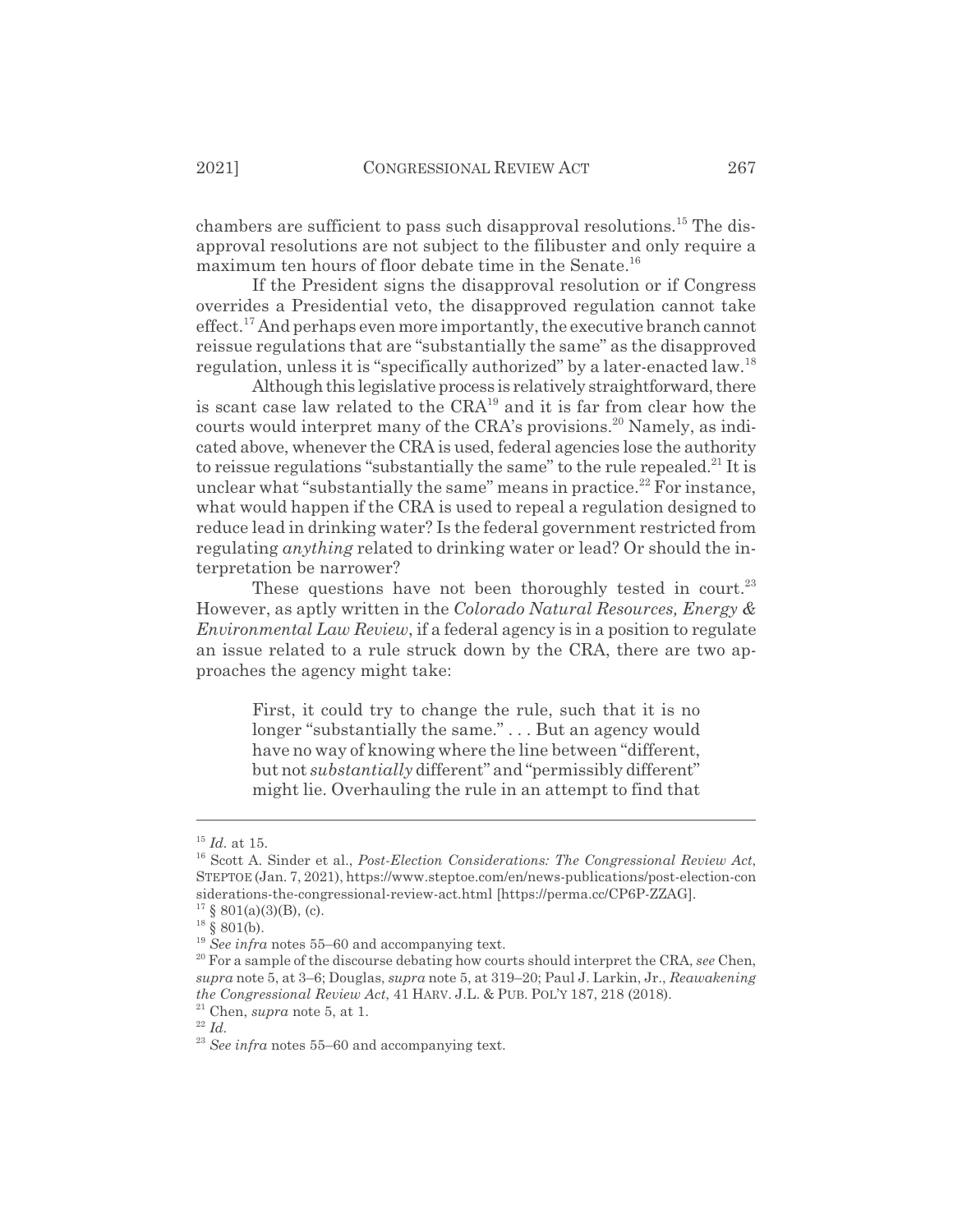line might undermine the very purposes it had for passing the rule in the first place. Second, if an agency wants to try a more surgical approach and get Congress to authorize an updated yet substantially similar rule, the agency could try to identify the part of the rule Congress most strongly disapproved of . . . But without guidance from Congress as to which part of the rule it wants changed, this approach feels more like a game of Marco Polo than reasoned rulemaking.<sup>24</sup>

And even under these less-than-optimal scenarios, parties opposed to the rules would almost certainly bring suit based on the ambiguity.

Additionally, the CRA contains a provision excluding at least part of itself from judicial review.<sup>25</sup> The language is far from clear,<sup>26</sup> and commentators and lower courts are not certain if it limits judicial review to a particular portion of the CRA or the entire law.<sup>27</sup> Although it seems rather unlikely that appellate courts will interpret the language to limit the scrutiny of the entire CRA,<sup>28</sup> the contours of such a limitation could have a profound effect on the administrative state.

Finally, it is important to note that there are disagreements about what type of executive actions fall under the CRA's purview.<sup>29</sup> What beyond major regulations is included? Do guidance documents or Presidential memoranda apply? There are different interpretations.<sup>30</sup> While important, these questions do not fall under the scope of this Note because, regardless of how courts answer, the other substantive issues raised by the CRA will continue to effect major environmental rules.

### *B. Legislative History of the Congressional Review Act*

Because there is scant case law related to the use of the CRA,<sup>31</sup> courts might look to the legislative history of the CRA itself to adjudicate

<sup>24</sup> Eric Dude, *The Conflicting Mandate: Agency Paralysis Through the Congressional Review Act's Resubmit Provision*, 30 COLO. NAT. RES., ENERGY & ENV'T L. REV. 115, 121–22 (2019). 25 § 805 (declaring vaguely that "[n]o determination, finding, action, or omission under this chapter shall be subject to judicial review.").

<sup>26</sup> *Id.*

<sup>27</sup> *See* Chen, *supra* note 5, at 5.

<sup>28</sup> *Id.* at 5–6.

 $29$  *Id.* at 7.

<sup>30</sup> *Id.* at 2.

<sup>31</sup> *See infra* notes 55–60 and accompanying text.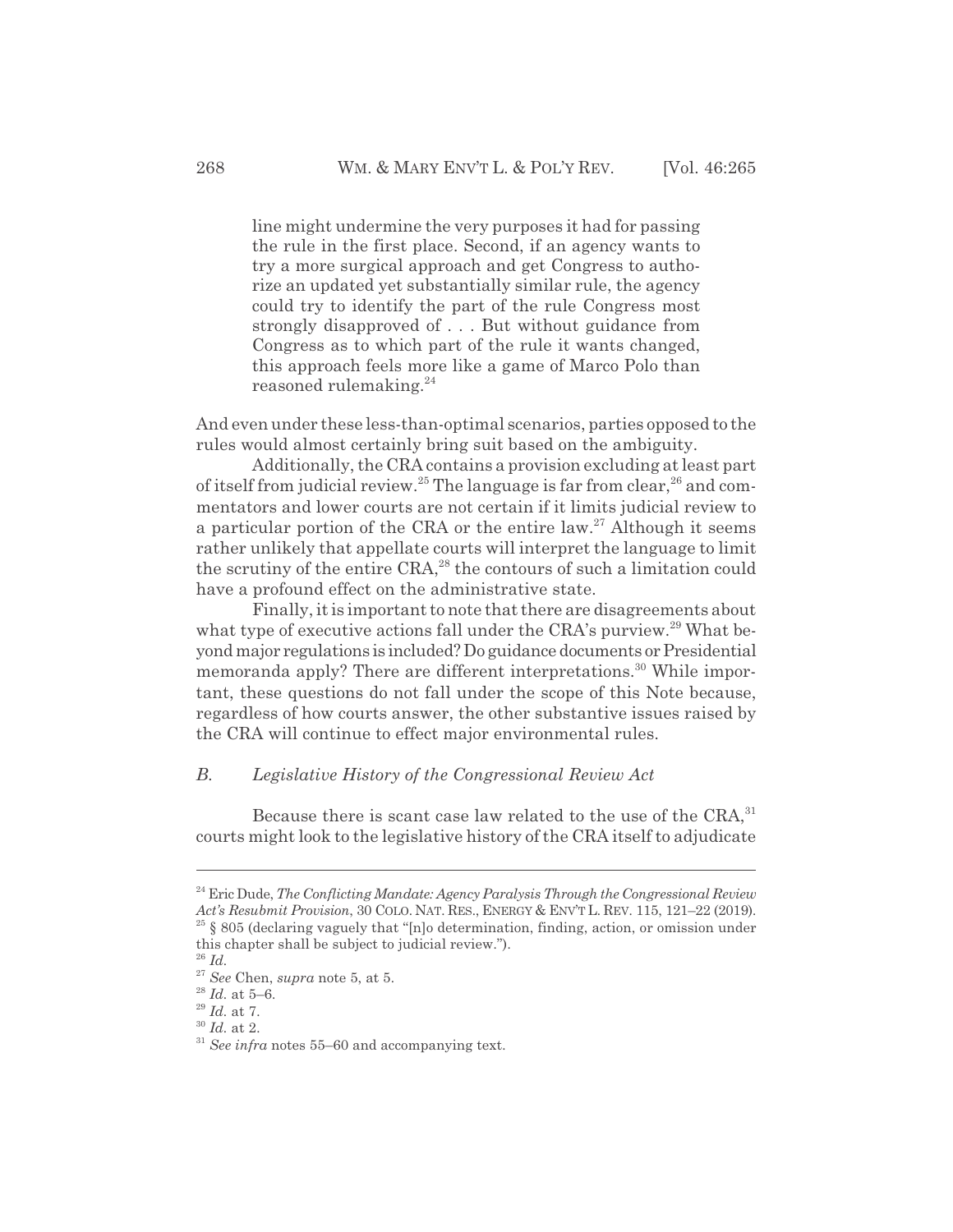future disputes that might stem from the CRA's use.<sup>32</sup> It is therefore important to note that Congress initially passed the CRA after the Supreme Court, in 1983, held that the legislative veto—a once popular provision that allowed Congress to block executive branch decisions without involving the President<sup>33</sup>—unconstitutionally infringed upon the President's enumerated powers.<sup>34</sup> More than a decade after the Court decision, Congress concocted the CRA as "a lawmaking procedure that would approximate a legislative veto as closely as [the Supreme Court] would allow."35 However, to ensure the Court did not strike down the CRA as unconstitutional, Congress gave the President veto power over disapproval resolutions passed under the CRA.36

But while the goal of the CRA is clear, Congress provided few formal legislative details as it passed it.<sup>37</sup> Indeed, the CRA actually passed as a provision in the larger Small Business Regulatory Enforcement Fairness Act of 1996.<sup>38</sup> The legislation's passage was so unceremonious that the Senate passed it by unanimous consent,<sup>39</sup> a procedure that allowed the chamber to pass the legislation without holding a full vote with all senators present.<sup>40</sup>

Realizing the potential problems caused by failing to provide legislative history, $41$  weeks after the CRA had been signed into law the primary sponsors of the legislation submitted into the *Congressional Record* a statement that they hoped would "provide a detailed explanation and a legislative history" of the CRA and give "guidance to the agencies, the courts, and other interested parties when interpreting the [CRA's] terms."42 It is unclear how courts might weight this statement as it only reflects the views of a handful of Members of Congress (albeit the most important sponsors of the legislation) after the CRA had become law.<sup>43</sup> And

<sup>32</sup> *See* Chen, *supra* note 5, at 3.

<sup>&</sup>lt;sup>33</sup> GARY LAWSON, FEDERAL ADMINISTRATIVE LAW 168 (8th ed. 2019).

<sup>34</sup> *Id.* at 168–77.

<sup>35</sup> Larkin, *supra* note 20, at 197.

<sup>36</sup> *Id.*

<sup>37</sup> Kevin Chen, *The Congressional Review Act's Legal Uncertainties*, HARV. ENV'T & EN-ERGY L.PROGRAM (2020), https://eelp.law.harvard.edu/2020/05/the-congressional-review -acts-legal-uncertainties [https://perma.cc/4ZGM-AXDY].

<sup>38</sup> Chen, *supra* note 5, at 2.

<sup>39</sup> *Id.*

 $^{40}$  CONG. RSCH. SERV., RS20668, HOW MEASURES ARE BROUGHT TO THE SENATE FLOOR: A BRIEF INTRODUCTION, 1 (2019).

<sup>41</sup> *See* Chen, *supra* note 37.

<sup>42 142</sup> CONG. REC. 8196–97 (1996).

<sup>43</sup> *See* Chen, *supra* note 5, at 3.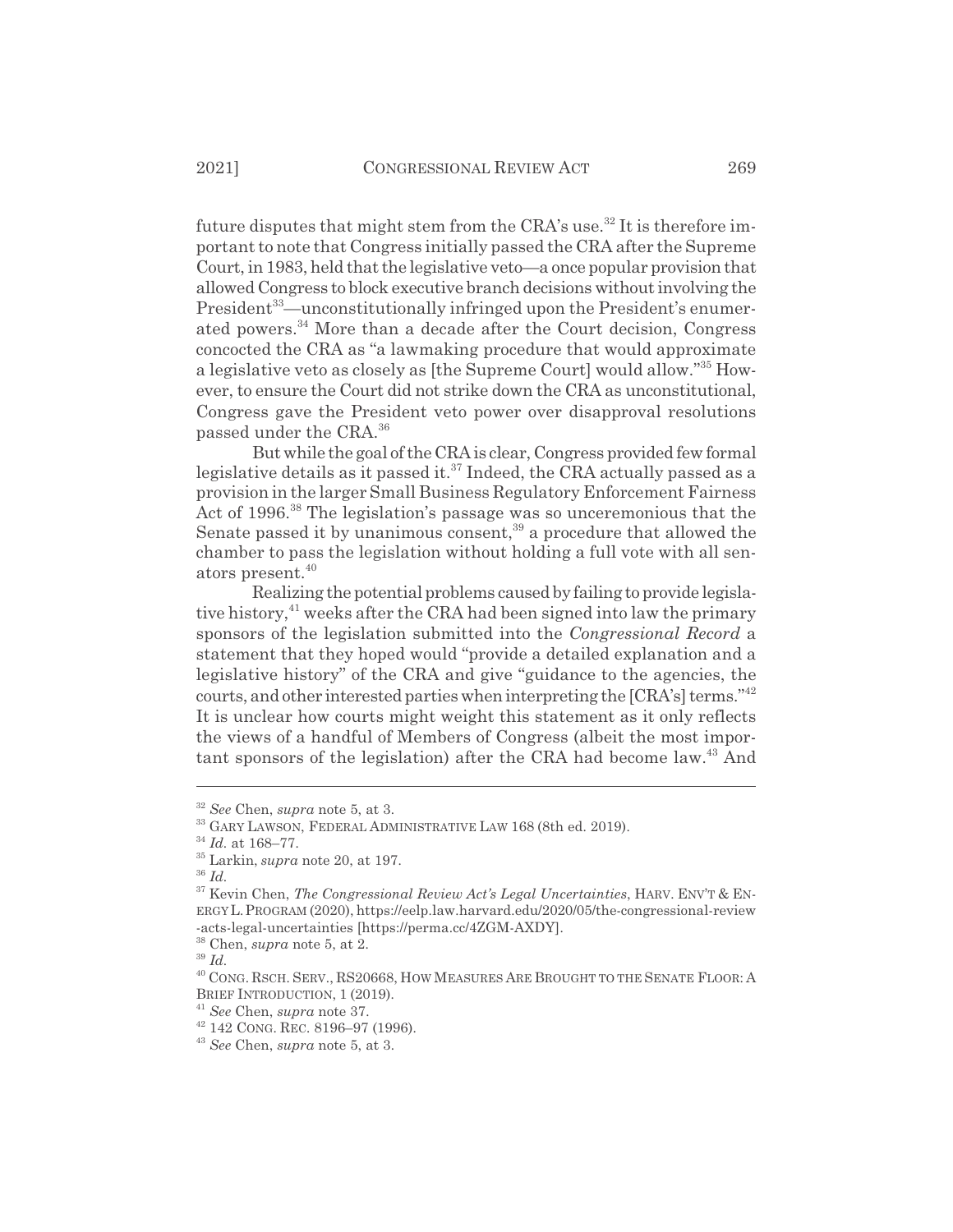even if a court does find the statement persuasive, the statement does not provide a clearer understanding of what regulations are "substantially the same" under the CRA.<sup>44</sup> However, the statement does clarify that the sponsors viewed that "the limitation on judicial review [of the CRA] in no way prohibits a court from determining whether a rule is in effect."45 The sponsors also opined that "[in] deciding cases or controversies [involving the CRA] properly before it, a court or agency must give effect to the intent of the Congress when such a resolution is enacted and becomes the law of the land."46 In the end, one thing is clear based on this history: when courts adjudicate cases involving the CRA, they have much to consider.

#### *C. The Historical Role of the CRA*

Before 2017, the CRA had only been used successfully once.<sup>47</sup> However, things changed when President Trump took office and the Republicans took full control of the federal legislative and executive branches in 2017.48 In the time Republicans retained unified control of Washington, they used the CRA to repeal sixteen regulations promulgated toward the end of the Obama administration.<sup>49</sup> These regulations touched a wide variety of issues,50 including a rule designed to prevent coal mining pollution from entering rivers and streams and another rule amending regulations for National Wildlife Refuges in Alaska.<sup>51</sup> Four years later, President Biden and Democrats in Congress used the CRA to repeal three regulations, including a rule affecting how the federal government controls Methane emissions.<sup>52</sup>

To date, there has not been a significant decision from an appellate court affecting the substance of the CRA.<sup>53</sup> However, a few judges have reached different conclusions about the justiciability of the CRA.<sup>54</sup> Additionally, the U.S. District Court for the District of Alaska dismissed

<sup>44</sup> *See* 142 CONG. REC. 8199.

<sup>45</sup> *Id.*

<sup>46</sup> *Id.*

<sup>47</sup> CONG. RSCH. SERV., *supra* note 2, at 6, 25–26.

<sup>48</sup> *See id.* at 6.

<sup>49</sup> *Id.*

 $\frac{50}{1}$ *Id.* at 25–26.

<sup>51</sup> *Id.*

<sup>52</sup> Frazin, *supra* note 3.

 $53$  Chen, *supra* note 5, at 5–6.

<sup>54</sup> Douglas, *supra* note 5, at 301.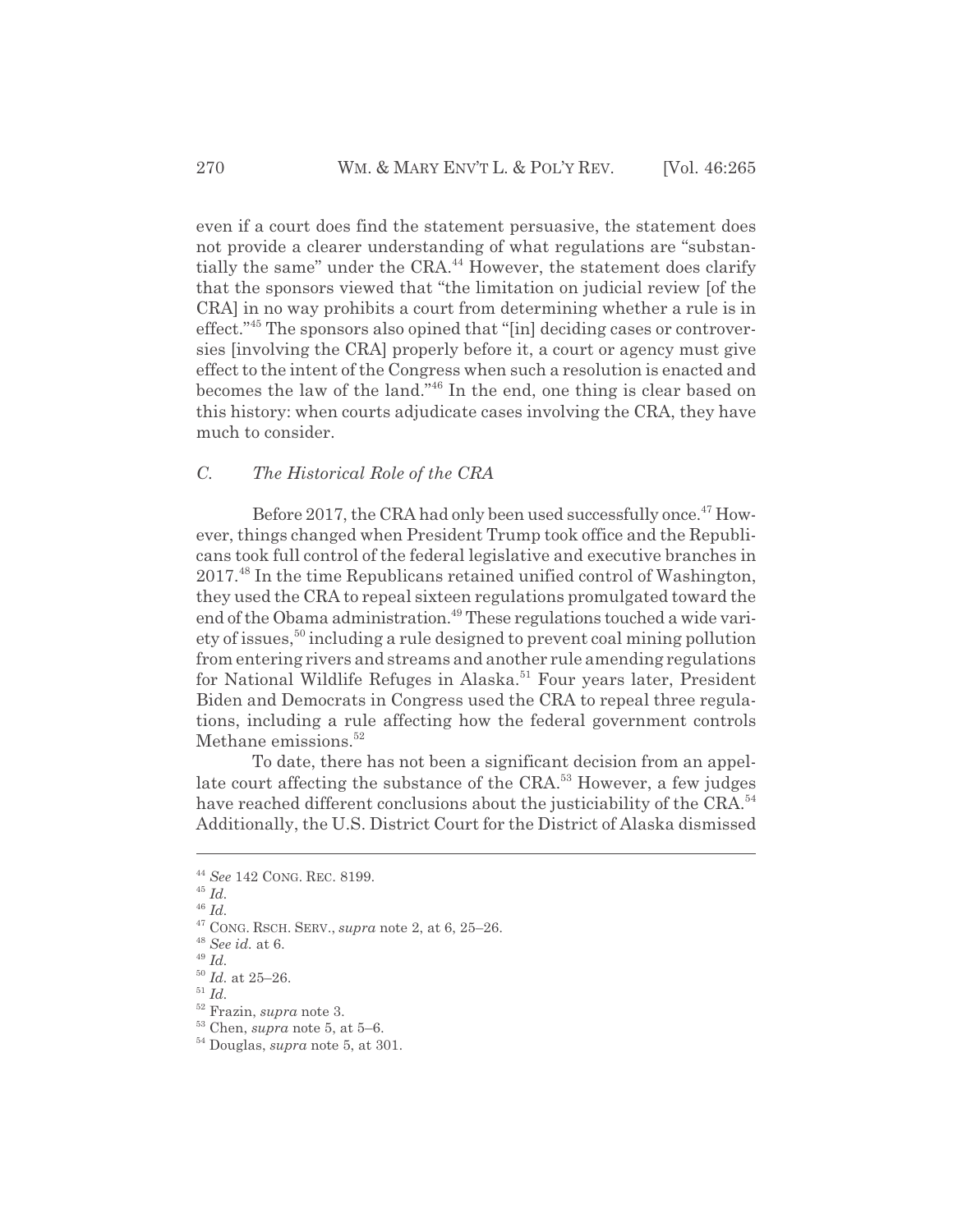a lawsuit that argued that the CRA unconstitutionally delegated executive authority.<sup>55</sup>

The lack of case law is not surprising given how rarely the CRA has been used.56 Indeed, given the political realities, "there is virtually no chance that the President would sign a resolution of disapproval" eliminating regulations his own administration promulgated, "or that a two thirds majority could be assembled in each House to overturn a presidential veto."57 This, combined with the fact that Congress has only sixty legislative days after receiving a promulgated regulation to block it from taking force,<sup>58</sup> has ensured the CRA is used only after the rare Presidential transitions when "a President from one of the major parties is [immediately] succeeded by a President from the other major party, and the new President's party also controls both Houses of Congress."59

#### II. WHY THE CONGRESSIONAL REVIEW ACT SHOULD BE REPEALED

Although some environmentalists have hoped to use the CRA to achieve their policy objectives,<sup>60</sup> intensifying the tug-of-war over regulations during Presidential transitions only further erodes the ability to govern. Instead, time, resources, political capital, and floor time in Congress should be used on the legislative process to pass bipartisan environmental laws and restore the administrative authority limited by the prior uses of the CRA. Environmentalists should also lobby administrative agencies to strategically implement other sensible environmental regulations. If done politically astutely, repealing the CRA could be seen as not harming the interests of either environmentalists or business interests.

The following arguments support this course of action. First, because the language in the CRA is so vague about: (1) what "substantially similar" rules are; $61$  and (2) the parameters of judicial review of the

<sup>55</sup> Steven M. Siros, *CRA Survives Constitutional Challenge—Are More Rules and Guidance at Risk of Disapproval?*, JENNER & BLOCK LLP (2018), https://www.lexology.com/library /detail.aspx?g=621fd4ed-c4be-481d-be0f-2c3bd4d011c6 [https://perma.cc/VM2C-RP6Y]. <sup>56</sup> *See* Daniel A. Farber et al., *Reforming "Regulatory Reform": A Progressive Framework for Agency Rulemaking in the Public Interest,"* AM. CONST. SOC'Y (Oct. 2018), https://www .acslaw.org/wp-content/uploads/2018/10/Oct-2018-APA-Farber-Heinzerling-Shane-issue -brief.pdf [https://perma.cc/VP7H-HXUT].

<sup>57</sup> *Id.*

 $^{58}$  *Id.* 

<sup>59</sup> *Id.*

<sup>60</sup> *See, e.g.*, Jean Chemnick, *How a Biden Administration Could Reverse Trump's Climate Legacy*, SCI.AM. (July 21, 2020), https://www.scientificamerican.com/article/how-a-biden -administration-could-reverse-trumps-climate-legacy/ [https://perma.cc/4K7J-62TG]. <sup>61</sup> *See* § 801(b)(2).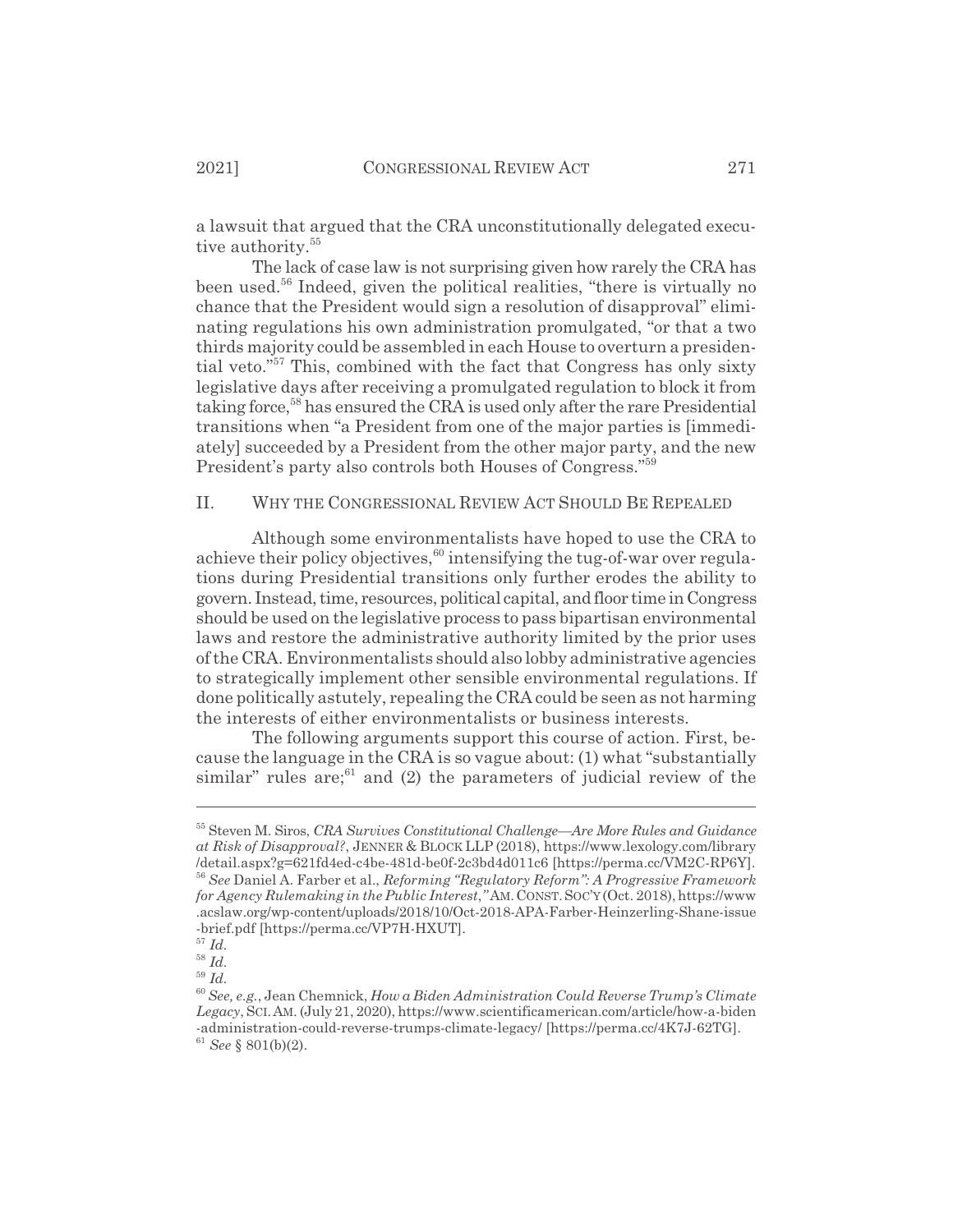$CRA<sub>1</sub><sup>62</sup>$  continuing to use the CRA could have unintended judicial consequences.63 The potential time, resources, and legal administrative authority lost on additional litigation would only erect new barriers to addressing climate change. Other, more effective methods such as the traditional rule-making process and cooperative litigation, should be considered instead.<sup>64</sup> Next, by allowing Congress to continue to veto rules, the CRA creates additional uncertainty for stakeholders, including both environmentalists and corporate interests, while simultaneously injecting additional politics into the already controversial and complicated rule-making process.65 This will make it even more difficult for any administration to create long-term impactful policies to address climate issues. Finally, the CRA has the potential to artificially stymie future bipartisan landmark environmental legislation because its practical use is usually soon after a new President takes office.<sup>66</sup> This requires new Presidents to use political capital that could be used toward passing legislation during these critical periods.67

*A. The CRA's Ambiguity and Unintended Environmental Consequences Make It a Dangerous Vehicle for Environmentalists—the Administrative Procedures Act, Executive Power, and Cooperative Litigation Are Better Options*

Because the CRA has not faced substantial judicial scrutiny yet,  $68$ there are no definitive ways of interpreting its ambiguous language.<sup>69</sup> If the CRA is not repealed or amended, such interpretations have the potential to shape environmental regulations in ways not currently understood.<sup>70</sup> Environmentalists should be worried that the CRA's use, potentially including its use in ways initially perceived to be in the interests of environmentalists, could be turned on its head based on adverse judicial

<sup>62</sup> *See* § 805.

<sup>63</sup> *See* Chen, *supra* note 5, at 1; *see also* Douglas, *supra* note 5, at 299.

<sup>64</sup> Milman, *supra* note 7; *see, e.g.*, Lisa Friedman & John Schwartz, *Election and Supreme Court Fight Will Decide Trump's Environmental Legacy*, N.Y.TIMES (Sept. 25, 2020), https:// www.nytimes.com/2020/09/23/climate/trump-environment-courts.html [https://perma.cc /Y4Q9-YLRZ].

<sup>65</sup> *See* Noll & Revesz (2019), *supra* note 8, at 72.

<sup>66</sup> *Id.*

<sup>67</sup> *Id.*

<sup>68</sup> *See supra* notes 53–59 and accompanying text.

<sup>69</sup> Chen, s*upra* note 5, at 1.

<sup>70</sup> *Id.*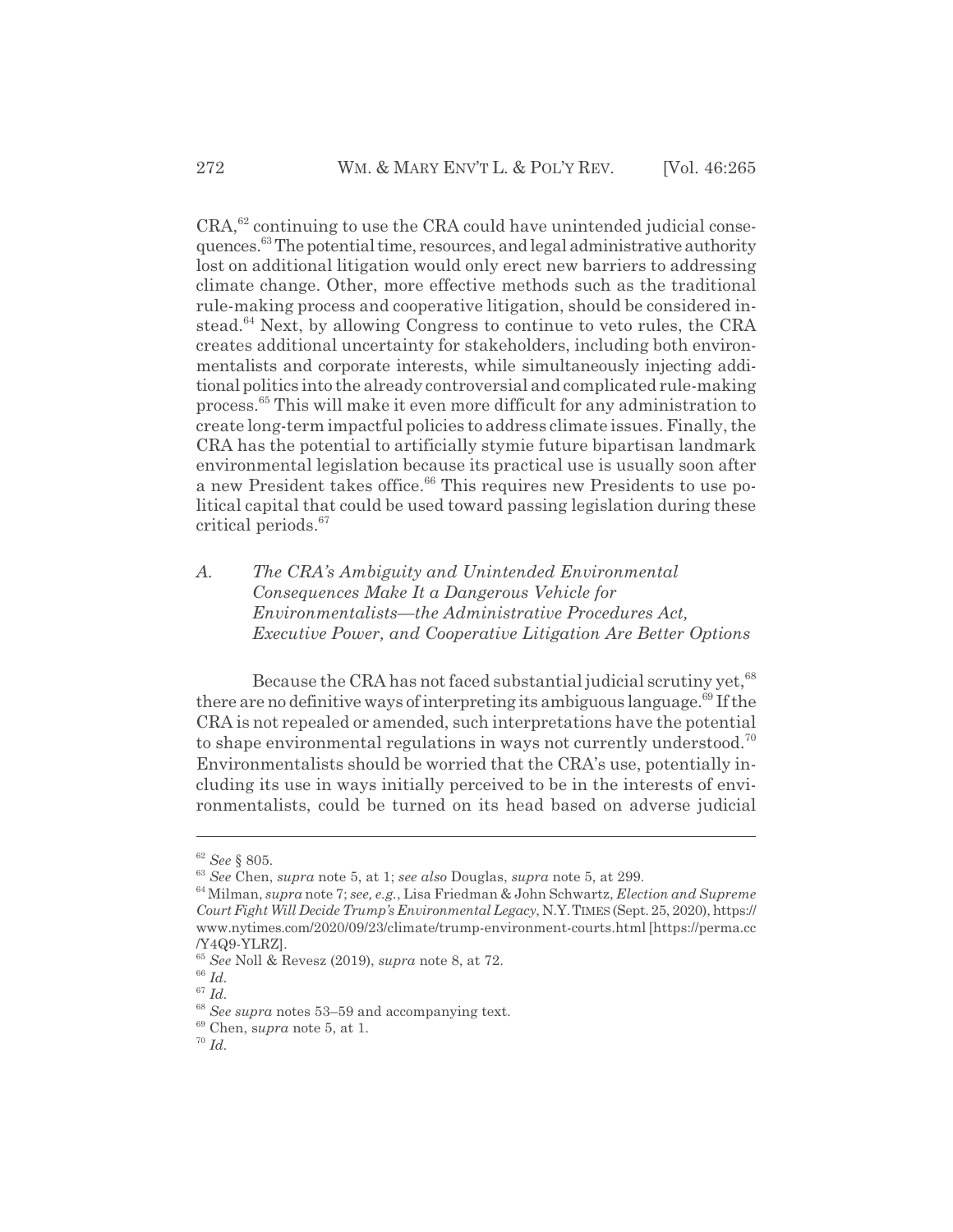rulings.<sup>71</sup> For instance, if Democrats use the CRA to repeal a rollback of an offshore drilling regulation, does that also block *any* future "substantially the same" regulations designed to limit offshore drilling? These issues have the potential not only to backfire on environmentalists, but related litigation would consume resources better served elsewhere. As one commentator put it, although the CRA "can offer [Democrats] a few 'wins' in the short term, the CRA . . . will produce a lot more losses over the long run."<sup>72</sup>

Moreover, as time ticks on humanity's ability to address climate change,73 the ability to maximize all of an environmentalist President's time to govern will be of the essence. If the CRA is mired in litigation, what happens to similar regulations in the pipeline as litigation moves forward? Would the government be able to at least start the time-consuming rulemaking process<sup>74</sup> while suits are resolved? There is no clear answer, although it might depend upon the discretion of the litigation strategy and particular judges. But gambling with the precious time remaining to fight climate change supports neither good governance nor environmental politics. As United Nations Secretary-General Antonio Guterres said, "time is fast running out for us to avert the worst impacts of climate disruption and protect our societies from the inevitable impacts to come."<sup>75</sup>

Instead of dealing with the nuances of the CRA, environmentalists and their allies should focus their regulatory ambitions on the traditional rule-making process and cooperative litigation. There are numerous opportunities.<sup>76</sup> For instance, as some have pointed out, the

<sup>71</sup> *See* Sam Batkins, *Congress Strikes Back: The Institutionalization of the Congressional Review Act*, 45 MITCHELL HAMLINE L. REV. 351, 390 (2019).

<sup>72</sup> James Goodwin, *The Congressional Review Act Could be Put to Positive Short-Term Use, But It Should Still Be Repealed*, CTR. PROGRESSIVE REFORM (Aug. 20, 2020), http://pro gressivereform.org/cpr-blog/congressional-review-act-could-be-put-positive-short-term-use -it-should-still-be-repealed/ [https://perma.cc/Y99F-888N].

<sup>73</sup> Denise Chow*, 'Time Is Fast Running Out': World Meteorological Organization Warns Climate Efforts Are Falling Short*, NBCNEWS (Mar. 10, 2020, 4:31 PM), https://www.nbc news.com/science/science-news/time-fast-running-out-world-meteorological-organization -warns-climate-efforts-n1154701 [https://perma.cc/T9ME-MHVD].

<sup>74</sup> *See generally* CONG. RSCH. SERV., R41546, A BRIEF OVERVIEW OF RULEMAKING AND JUDICIAL REVIEW (2017).

<sup>75</sup> Chow, *supra* note 73.

<sup>76</sup> Friedman & Schwartz, *supra* note 64; Rebecca Leber, *The Quickest Way to Undo Trump's Environmental Mess Isn't as Easy as You'd Think*, MOTHERJONES (Jan. 8, 2021), https://www.motherjones.com/environment/2021/01/the-quickest-way-to-undo-trumps-en vironmental-mess-isnt-as-easy-as-youd-think/ [https://perma.cc/G2T7-F6MD]. *See, e.g.*, Milman, *supra* note 7.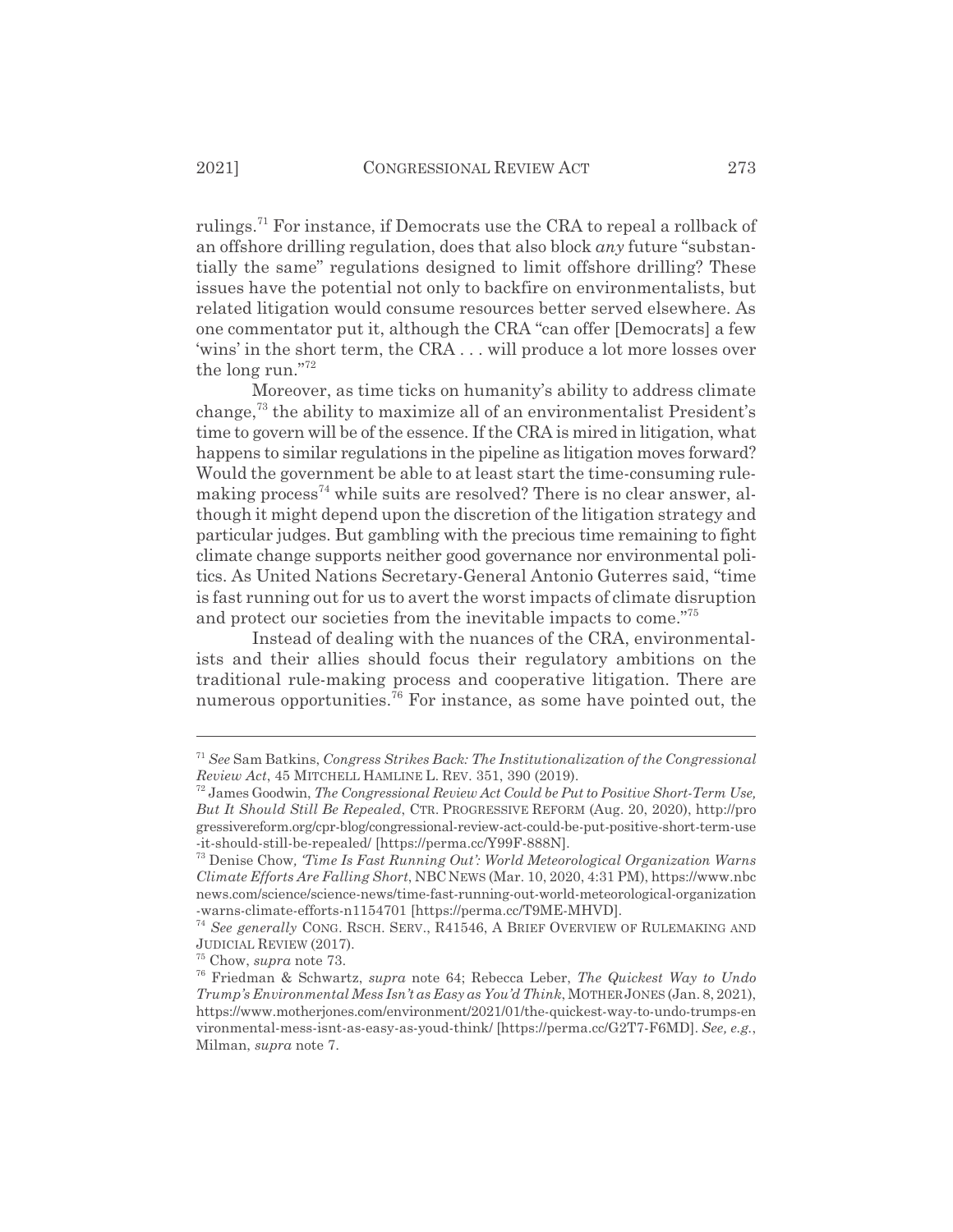Trump administration was sloppy in drafting and codifying many regulations.77 As environmentalists have brought suits against Trump rules, their track record of delaying or blocking the rules has been impressive.<sup>78</sup> For instance, as of late September 2020, "the Environmental Protection Agency [had] won only nine out of 47 cases in court under Mr. Trump, while the Interior Department [had] won four of 22."<sup>79</sup> And the environmentalists' success in court might only increase in a friendly administration eager to settle lawsuits from their allies to accommodate their shared policy goals.<sup>80</sup>

Some worry that the Trump administration's footprint on the federal judiciary, especially the Supreme Court, might temper this success.<sup>81</sup> However, as California's former Democratic attorney general (and President Biden's new Secretary of Health and Human Services) put it, environmentalists are bolstered by "[t]he facts, the science and the law."<sup>82</sup> This has borne out to some degree in the early days of the Biden administration.83 Indeed, days after President Biden took office a three-judge panel at the D.C. Circuit struck down a Trump rule that would have "abolished rules that loosened the EPA's implementation of ozone standards under the Clean Air Act."84 Additional victories are likely, especially as President Biden works to appoint other judges to appellate courts.<sup>85</sup>

Moreover, because President Trump used executive orders and Presidential memorandums instead of codifying regulations to implement much of his agenda,<sup>86</sup> President Biden can reverse many of those policies with the stroke of a pen. $87$  Indeed, in his first sixteen days in office,

<sup>77</sup> *Id.*

<sup>78</sup> *Id.*

<sup>79</sup> Friedman & Schwartz, *supra* note 64.

<sup>80</sup> *See* Chemnick, *supra* note 60.

<sup>81</sup> Friedman & Schwartz, *supra* note 64.

<sup>82</sup> *Id.*

<sup>83</sup> *See, e.g.*, Anya van Wagtendonk, *Trump's Environmental Legacy Suffers Two Major Court Losses*, VOX (Jan. 30, 2021, 6:00 PM), https://www.vox.com/2021/1/30/22258030/trump-envi ronmental-legacy-epa-court-losses-ozone-secret-science [https://perma.cc/TA7L-F87W]. <sup>84</sup> *Id.*

<sup>85</sup> *See* Jacqueline Thomsen, *How Trump Judges Are Poised to Shape Biden's First Legal Challenges*, NAT'LL.J. (Mar. 18, 2021, 4:45 PM), https://www.law.com/nationallawjournal /2021/03/18/how-trump-judges-are-poised-to-shape-bidens-first-legal-challenges /?slreturn=20210220225233 [https://perma.cc/R4UN-7WFR].

<sup>86</sup> *See* Ashlyn Still & Adrian Blanco, *A Visual Breakdown of Biden's Barrage of Executive Actions in his First Weeks*, WASH.POST (Feb. 5, 2021), https://www.washingtonpost.com/po litics/interactive/2021/biden-executive-orders-breakdown/ [https://perma.cc/U3RJ-VNBZ]. <sup>87</sup> *Id.*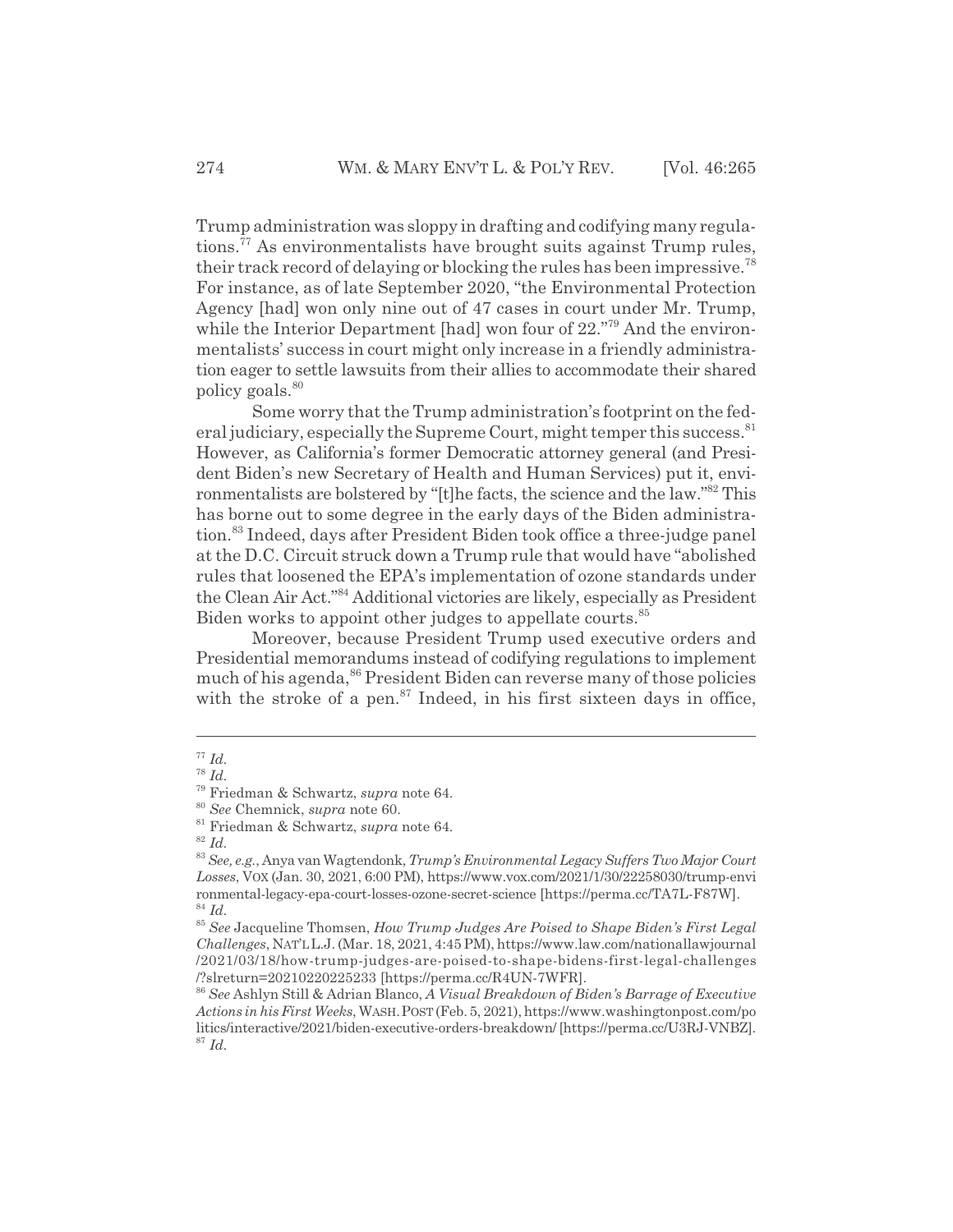President Biden signed sixteen executive orders and Presidential memorandums "revok[ing] one or more Trump policies."88 Additionally, in President Biden's second week in office, a federal judge in Montana held that the Trump administration improperly tried to sidestep the provisions in the APA to implement the so-called "Secret Science Rule" which would have "limited the [scientific] research some federal employees [could] use when conducting their work."<sup>89</sup> Because the Trump administration did not implement the rule correctly, the court gave President Biden authority to properly use his executive power to change or eliminate the rule.<sup>90</sup>

While the tools above rely on judicial approval or assume that the environmentalist President's predecessor was sloppy in using his executive power, there are other ways the new President can quickly block (or at least amend) regulations his predecessor tried to push through at the end of his term.<sup>91</sup> For instance, subject to legal limitations, Biden administration officials can "declin[e] to pursue or withdraw[] agency enforcement actions" initiated under President Trump.<sup>92</sup> This is common during Presidential transitions, and other environmental Presidents will have it at their disposal.<sup>93</sup>

In addition, as is traditional,  $94$  on his first day in office President Biden signed a "regulatory freeze" memorandum that:

ensure[s] that [his] appointees or designees have an opportunity to review any new or pending rules . . . Pursuant to the memo, rules that have been sent to the Office of the Federal Register but that have not yet been published must not be published until a department or agency head appointed or designated by the new administration reviews

<sup>88</sup> *Id.*

<sup>89</sup> Eric Katz, *Judge Gives Biden Path to Quickly Repeal Trump's 'Secret Science' Rule*, GOV'T EXEC. (Jan. 28, 2021), https://www.govexec.com/management/2021/01/judge-gives-biden -path-quickly-repeal-trumps-secret-science-rule/171709/ [https://perma.cc/YR24-T7S5].  $9\overline{0}$  *Id.* 

<sup>91</sup> *See, e.g.*, Tad Heuer et al., *Five Ways the Biden Administration Could Rescind or Reverse the Trump Administration's Regulatory Actions*, FOLEYHOAG (Nov. 13, 2020),https://foley hoag.com/-/media/files/foley%20hoag/publications/white%20papers/five%20ways%20the% 20biden%20administration%20could%20rescind%20or%20reverse%20the%20trump%20 administrations%20regulatory%20actions.ashx [https://perma.cc/DWU5-3BGF]. <sup>92</sup> *Id.*

 $\frac{93}{1}$   $\frac{100}{1}$ 

<sup>94</sup> John S. Marten et al., *Biden Administration Issues "Regulatory Freeze" Memo*, NAT'L L.REV. (Feb. 2, 2021), https://www.natlawreview.com/article/biden-administration-issues -regulatory-freeze-memo#:~:text=On%20January%2020%2C%202021%2C%20the,pend ing%20rules%20(the%20Memo) [https://perma.cc/33BA-CBJE].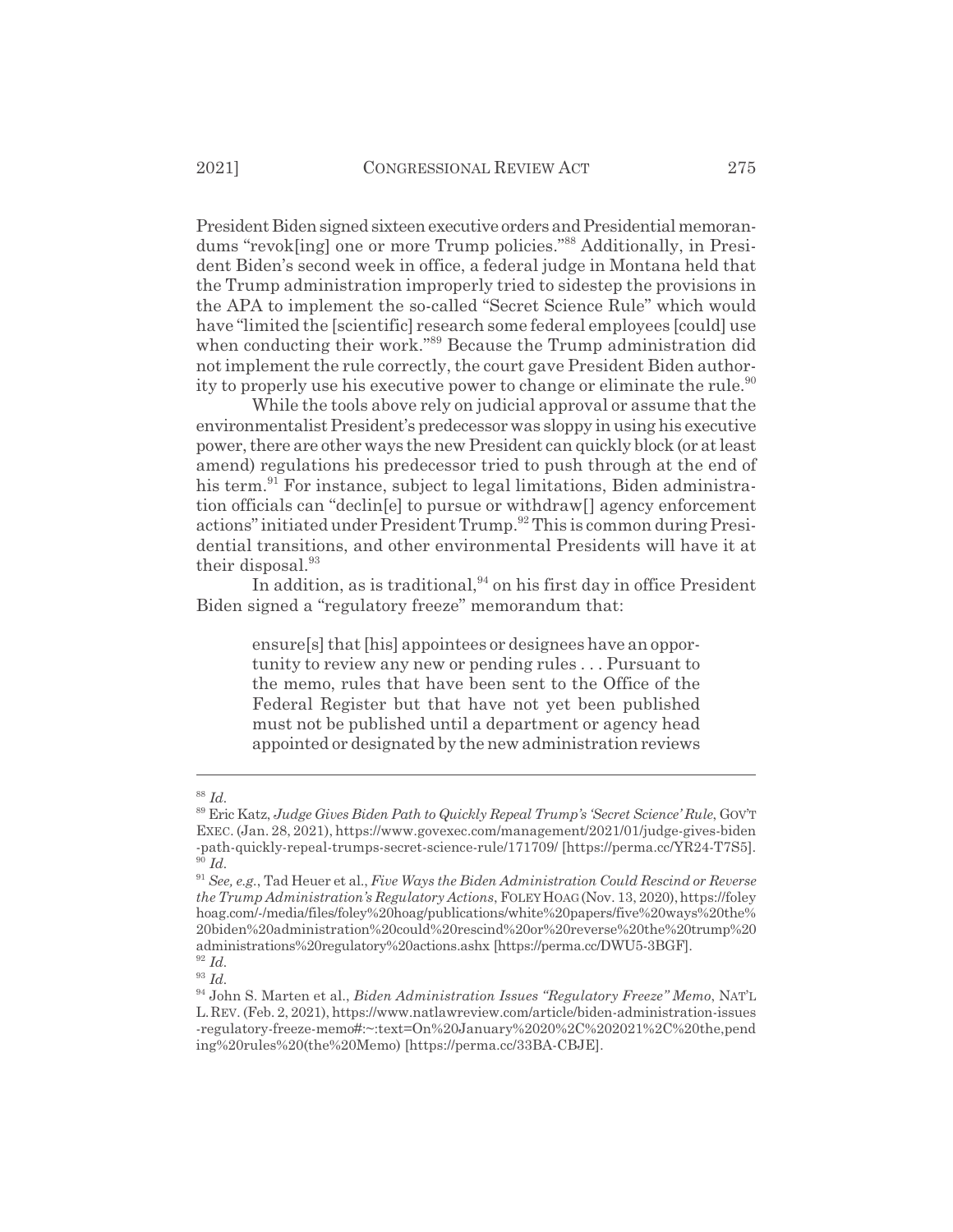and approves the rule. In addition, the memo directs department and agency heads to consider postponing rules that have been published in the Federal Register but that have not yet taken effect to seek additional public comment on issues of fact, law and policy raised by the rules and thereafter to take appropriate action.<sup>95</sup>

While it is not yet clear how many regulations this memorandum influenced, it certainly has the potential to affect almost all aspects of American life.96

The downsides of the CRA and the power of regulatory tools described above might help to explain why during their window in 2021, President Biden and his Democratic majorities in Congress only repealed three regulations using the CRA (including only one environmental regulation).<sup>97</sup> This relatively small number was a significant surprise for many observers given that there were numerous rules that theoretically could have been repealed using the CRA,<sup>98</sup> including forty-eight at the Environmental Protection Agency and thirty-one at the Department of Interior.<sup>99</sup>

### *B. The CRA Could Create Uncertainty for Stakeholders and Make It More Difficult to Craft Long-Term Environmental Regulations*

The CRA's ambiguity, along with the fact that the CRA allows the political branches to easily scrap recently promulgated regulations, creates

<sup>95</sup> *Id.*

<sup>96</sup> *Id.*

<sup>97</sup> Frazin, *supra* note 3.

<sup>98</sup> *See, e.g.*, Sheila McCafferty Harvey et al., *The Return of the Congressional Review Act*, PILLSBURY (Jan. 19, 2021), https://www.pillsburylaw.com/en/news-and-insights/congres sional-review-act-cra-biden.html [https://perma.cc/8UVR-GNTA]; Katelynn Bradley et al., *It's Back: The Congressional Review Act and Implications for Recent Environmental Rules*, BROWNSTEIN (Jan. 26, 2021), https://www.jdsupra.com/legalnews/it-s-back-the-con gressional-review-act-6025899/ [https://perma.cc/E4NE-RHNA]; Lawrence E. Culleen et al., *Trump's Environmental Regulatory and Deregulatory Agenda at Risk Due to COVID-19*, ARNOLD & PORTER (Apr. 8, 2020), https://www.arnoldporter.com/en/perspectives/pub lications/2020/04/trumps-environmental-regulatory [https://perma.cc/4F4W-FVF9]; Coral Davenport, *Democrats Eye Trump's Game Plan to Reverse Late Rule Changes*, N.Y.TIMES (July 30, 2020), https://www.nytimes.com/2020/07/17/climate/trump-regulations-election .html [https://perma.cc/96RD-EBQE].

<sup>99</sup> Benjamin J. Hulac, *Biden Moves Quickly to Restore Environmental Protections Eased by Trump*, ROLLCALL (Jan. 20, 2021, 6:00 AM), https://www.rollcall.com/2021/01/20/biden -moves-quickly-to-restore-environmental-protections-eased-by-trump/ [https://perma.cc /J4GS-35F4].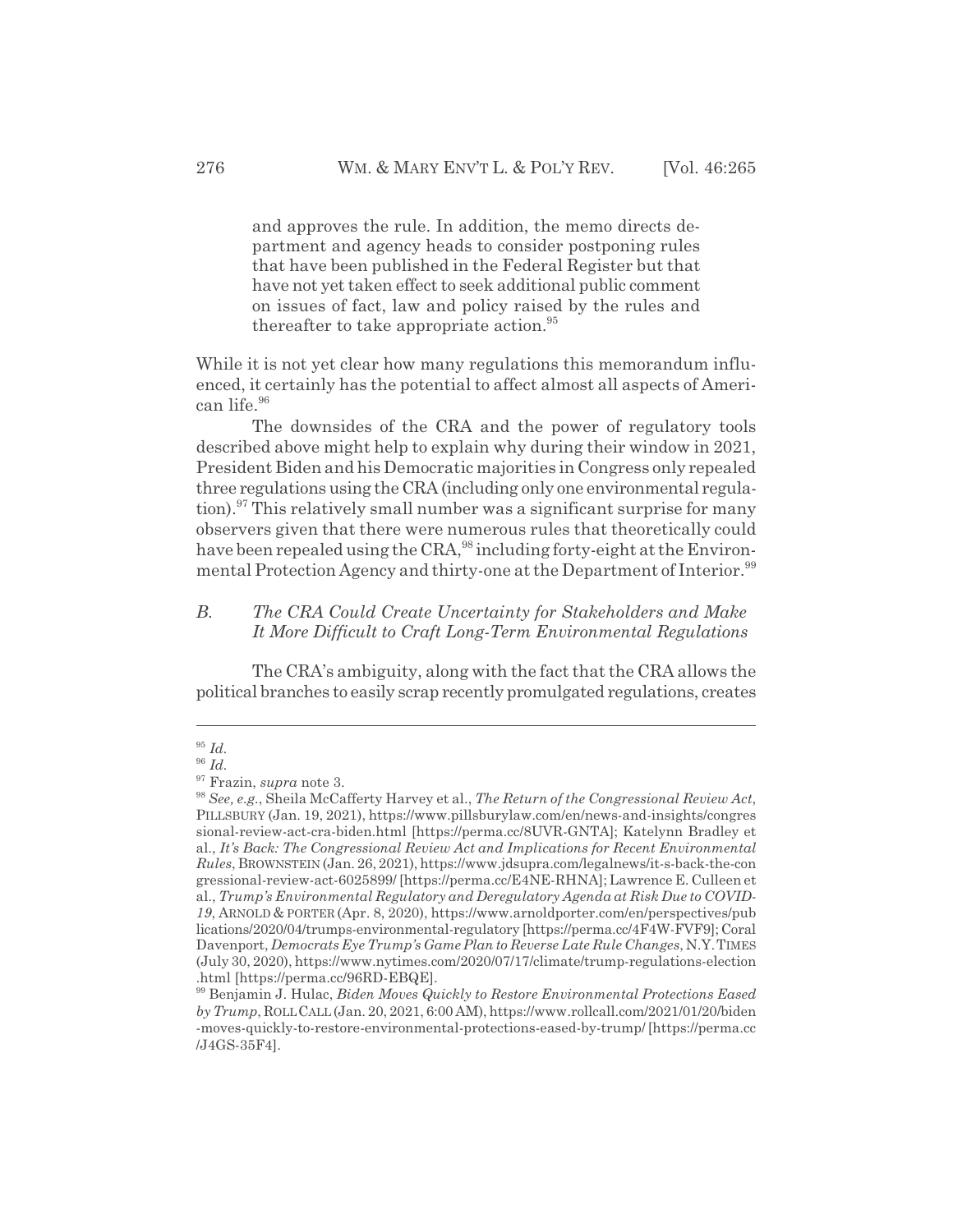uncertainty for stakeholders while making it more difficult for administrations to craft long-term policies to address contentious climate issues.<sup>100</sup> The uncertainties of the CRA should concern Democrats and environmentalists. Those who want to address climate change should not support a weakened administrative state.<sup>101</sup> Its expertise and speed (relative to Congress) is essential to adapt the environmental regulatory framework to meet the challenge.<sup>102</sup> Business interests, meanwhile, often support predictability. The CRA does not support that goal.<sup>103</sup>

The CRA has the potential to upend Presidential transitions and inject more partisanship into the administrative state.<sup>104</sup> This is because federal agencies, especially when working to promulgate rules close to a Presidential election or when there is divided government, must be cognizant that their work could be easily repealed with the CRA.<sup>105</sup> Congressional input has always been a part of the rule-making process, but some commentators believe that the threat of the CRA veto provides Congress with too much leverage.<sup>106</sup> Congress, with its hyper-partisanship and relatively few legislative sessions, simply injects another source of uncertainty into the regulatory process.<sup>107</sup> Indeed, as the country ramps up its efforts to reign in climate change, <sup>108</sup> it will need an apolitical bureaucracy to make decisions on policy and science, not political influences.<sup>109</sup> This regulatory work will almost certainly be controversial and complicated,<sup>110</sup> dictating that policy experts be given the space needed to address the complex issues and the rule-making process to ensure their work is beyond reproach.<sup>111</sup>

<sup>106</sup> *Id.*

<sup>100</sup> *See* Davenport, *supra* note 98.

<sup>101</sup> *See* Farber et al., *supra* note 56; Goodwin, *supra* note 72. *But see also* David Schoenbrod, *Consent of the Governed: A Constitutional Norm That the Court Should Substantially Enforce*, 43 HARV. J.L. & PUB. POL'Y 213, 244 (2020).

<sup>102</sup> *Id.*

<sup>103</sup> *Id.*

<sup>104</sup> Noll & Revesz (2020), *supra* note 8.

<sup>105</sup> *Id.*

<sup>&</sup>lt;sup>107</sup> Dude, *supra* note 24, at 122-23; THOMAS O. MCGARITY ET AL., CENTER FOR PROGRES-SIVE REFORM, THE CONGRESSIONAL REVIEW ACT: THE CASE FOR REPEAL 1 (2018).

<sup>108</sup> Dude, *supra* note 24, at 122–23; MCGARITY ET AL., *supra* note 107, at 1.

<sup>109</sup> Dude, *supra* note 24, at 122–23; MCGARITY ET AL., *supra* note 107, at 1.

<sup>110</sup> *See* Kathy Wagner Hill, *The State of the Administrative State: The Regulatory Impact of the Trump Administration*, 6 EMORY CORP. GOVERNANCE & ACCOUNTABILITY REV. 25, 31–32 (2019).

<sup>&</sup>lt;sup>111</sup> See Elaine Kamarck, *The Challenging Politics of Climate Change*, BROOKINGS (Sept. 23, 2019), https://www.brookings.edu/research/the-challenging-politics-of-climate-change/ [https://perma.cc/MP9F-ETTN].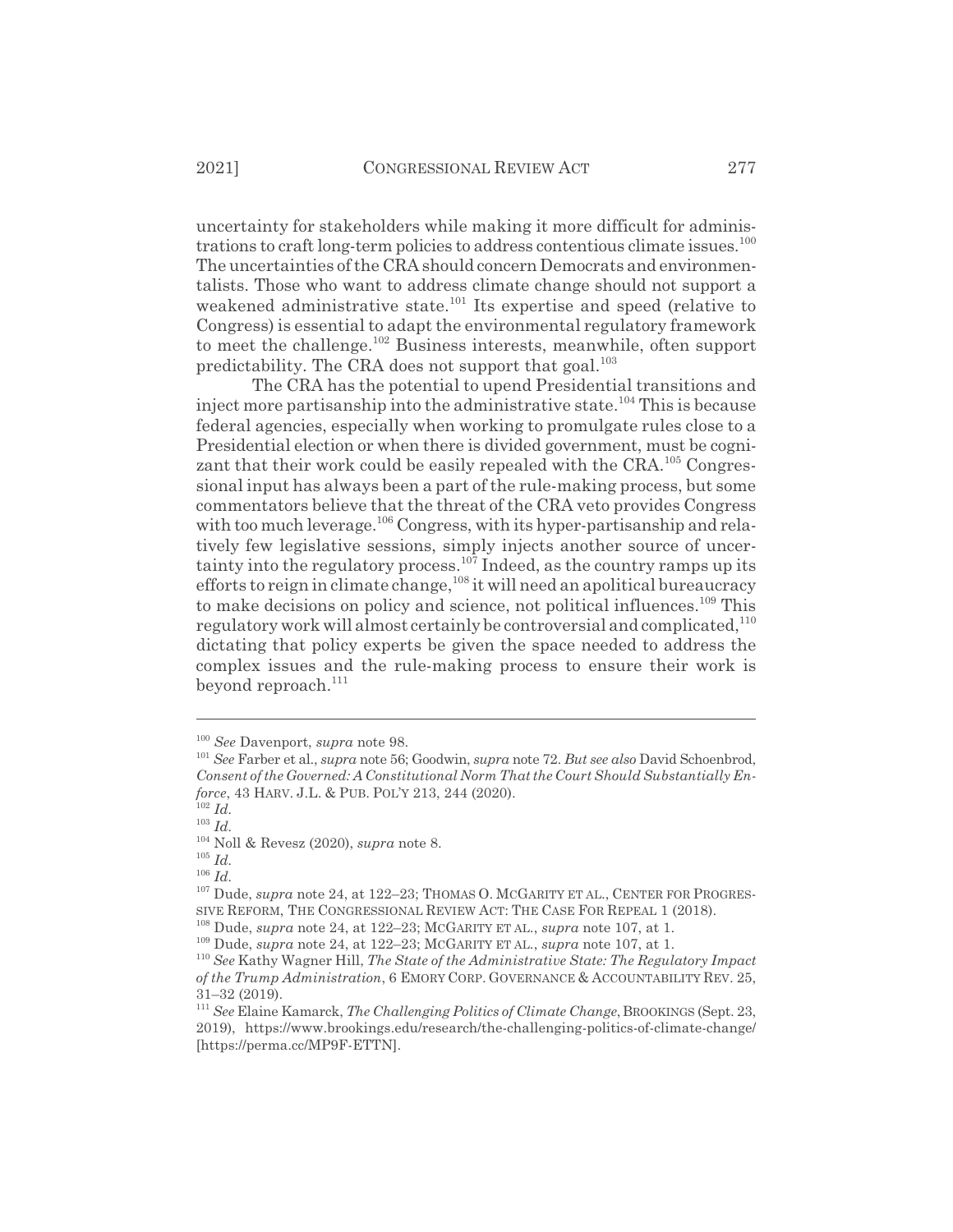Business interests, meanwhile, have incentives to support repealing the CRA.112 Business interests that support weakening the administrative state could have their efforts to eliminate regulations unwound using the CRA.<sup>113</sup> Additionally, research shows that the disapproval resolutions signed by President Trump were "haphazard at best, having little to do with the burdens created by individual regulations."114 Indeed, there was no "apparent connection between cost and the outcome of the congressional review process."<sup>115</sup> This is not entirely surprising. As one commentator put it, "[t]he CRA is best understood as a legislative gimmick, as its real power comes from greasing the procedural skids so that attacks on commonsense protections can become law in a matter of just days or weeks with scant consideration or substantive debate, and almost no public scrutiny."<sup>116</sup> While it is difficult to know conclusively how the Republicans decided to use the CRA in 2017, it seems likely that their behavior was largely political. Regardless, their actions did little to provide the strategic deregulation that business interests might have expected.

Moreover, the CRA could make it difficult for effected businesses to predict which administrative regulatory scheme they will need to follow.<sup>117</sup> Indeed, under the APA, federal agencies usually must accept formal input from stakeholders and weigh the potential costs of new rules.<sup>118</sup> Business interests are therefore entitled to provide their perspectives on rules and are given ample notice on how the regulatory regime might change.119 Stakeholders are not guaranteed such input when Congress

<sup>112</sup> *Id.*

<sup>113</sup> *See* James Goodwin*, The Congressional Review Act Is No Antidote for Critics of Regulation*, THE REGUL. REV. (May 30, 2017), https://www.theregreview.org/2017/05/30/good win-congressional-review-act-no-antidote/ [https://perma.cc/632H-YA5N]*. But see also* W. Mike Jayne, *As Far As Reasonably Practicable: Reimagining the Role of Congress in Agency Rulemaking*, 21 FEDERALIST SOC' REV. 84, 92 (2020); Neil Bradley, *After the Successful Use of the Congressional Review Act, Here's Where Regulatory Reform Goes Next*, U.S. CHAMBER OFCOMMERCE (May 17, 2017, 9:45 AM), https://www.uschamber.com/series/above-the-fold /after-the-successful-use-the-congressional-review-act-here-s-where-regulatory [https:// perma.cc/MD72-3S55].

<sup>114</sup> *See* Jonathan H. Adler, *Will Democrats Learn to Love the Congressional Review Act?*, REASON (Jan. 23, 2021, 12:36 AM), https://reason.com/volokh/2021/01/23/will-democrats -learn-to-love-the-congressional-review-act/ [https://perma.cc/8867-VR6M].

<sup>115</sup> Dan Farber, *The Controversial Congressional Review Act*, LEGALPLANET (Jan. 25, 2021), https://legal-planet.org/2021/01/25/31298/ [https://perma.cc/ZZW7-W2JN].

<sup>116</sup> Daniel A. Farber, *Regulatory Review in Anti-Review Times*, 94 CHI.-KENT L. REV. 383, 398 (2019).

<sup>117</sup> MCGARITY ET AL., *supra* note 107, at 2.

<sup>118</sup> Noll & Revesz (2019), s*upra* note 8, at 3–4.

<sup>119 5</sup> U.S.C. §§ 500–96; *see* Farber, *supra* note 116, at 398.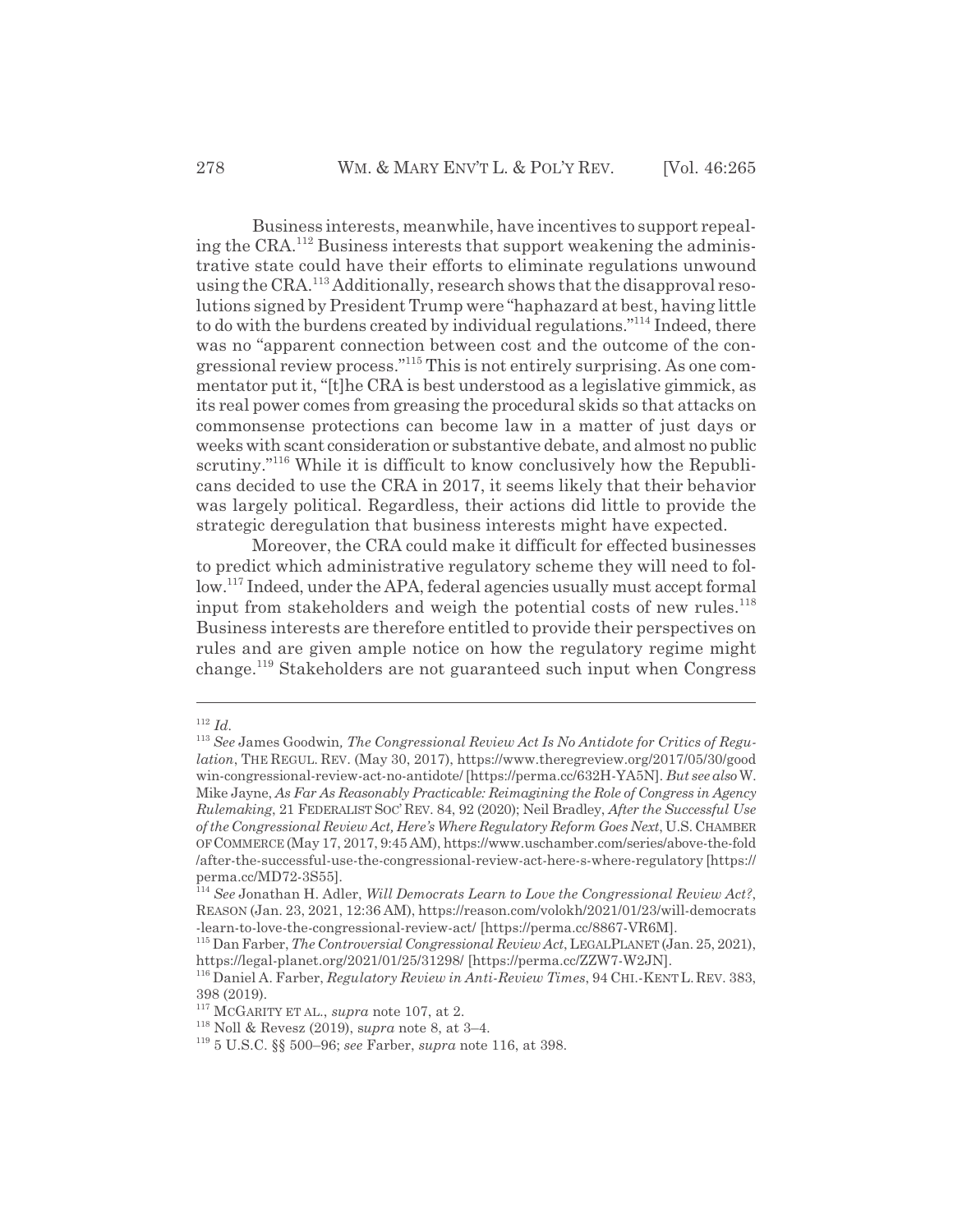uses the CRA.120 And even if they do lobby Congress, they would need to secure a majority of Members to block the CRA's use, a tall task.<sup>121</sup> This inserts even more uncertainty for stakeholders, affecting their compliance regimes which can be quite costly.122

This is not to say that it will be easy to get entrenched business interests—who are often reflectively opposed to the administrative state and see the CRA as a way to influence government when their preferred candidates win office—to stand idly by as the CRA is repealed,<sup>123</sup> especially after the perceived success they enjoyed during the Trump administra- $\mu$ <sub>124</sub> These interests might be more amenable if their own priorities are repealed under the CRA.125 Regardless, it will be up to stakeholders doing the difficult work of coming together and governing to make their interests align.

### *C. The CRA Has the Potential to Artificially Stymie Future Bipartisan Landmark Environmental Legislation*

The CRA warps the political landscape and political calculus at the beginning of Presidential terms,  $126$  something which has a chance of obstructing bipartisan environmental legislation. Although federal agencies have expansive regulatory authority, generally they can only add, remove, or amend regulations through the arduous process set forth by the APA.<sup>127</sup> This process is time-consuming, expensive, and complicated.<sup>128</sup> Because a Presidential term is only four years, Presidents have an incentive to start the APA process as early as possible to ensure regulations are codified by the end of the term.129 Otherwise, the next President could simply halt the rule-making process, thwarting his predecessor's efforts with the stroke of a pen. $130$ 

 $120$  5 U.S.C. § 553.

<sup>121</sup> *See* 5 U.S.C. §§ 801–08.

<sup>122</sup> Chen, *supra* note 5, at 10.

<sup>123</sup> Farber et al., *supra* note 56, at 21.

<sup>124</sup> *See* Jayne, *supra* note 113, at 92; Larkin, *supra* note 20, at 252.

<sup>125</sup> *See* Bradley, *supra* note 113.

<sup>126</sup> *But see* Adler, *supra* note 114.

<sup>127</sup> *See* Charles Tiefer & Kathleen Clark, *Deliberation's Demise: The Rise of One-Party Rule in the Senate*, 24 ROGER WILLIAMSU.L.REV. 46, 61–62 (2019); Noll & Revesz (2020), s*upra* note 8.

 $128$  5 U.S.C. §§ 500-96.

<sup>&</sup>lt;sup>129</sup> See id.; CONG. RSCH. SERV., RL32240 The Federal Rulemaking Process: An Overview (2013); Nicholas Bagley, *The Procedure Fetish*, 118 MICH. L. REV. 345, 360–61 (2019).

<sup>130</sup> Noll & Revesz (2020), *supra* note 8.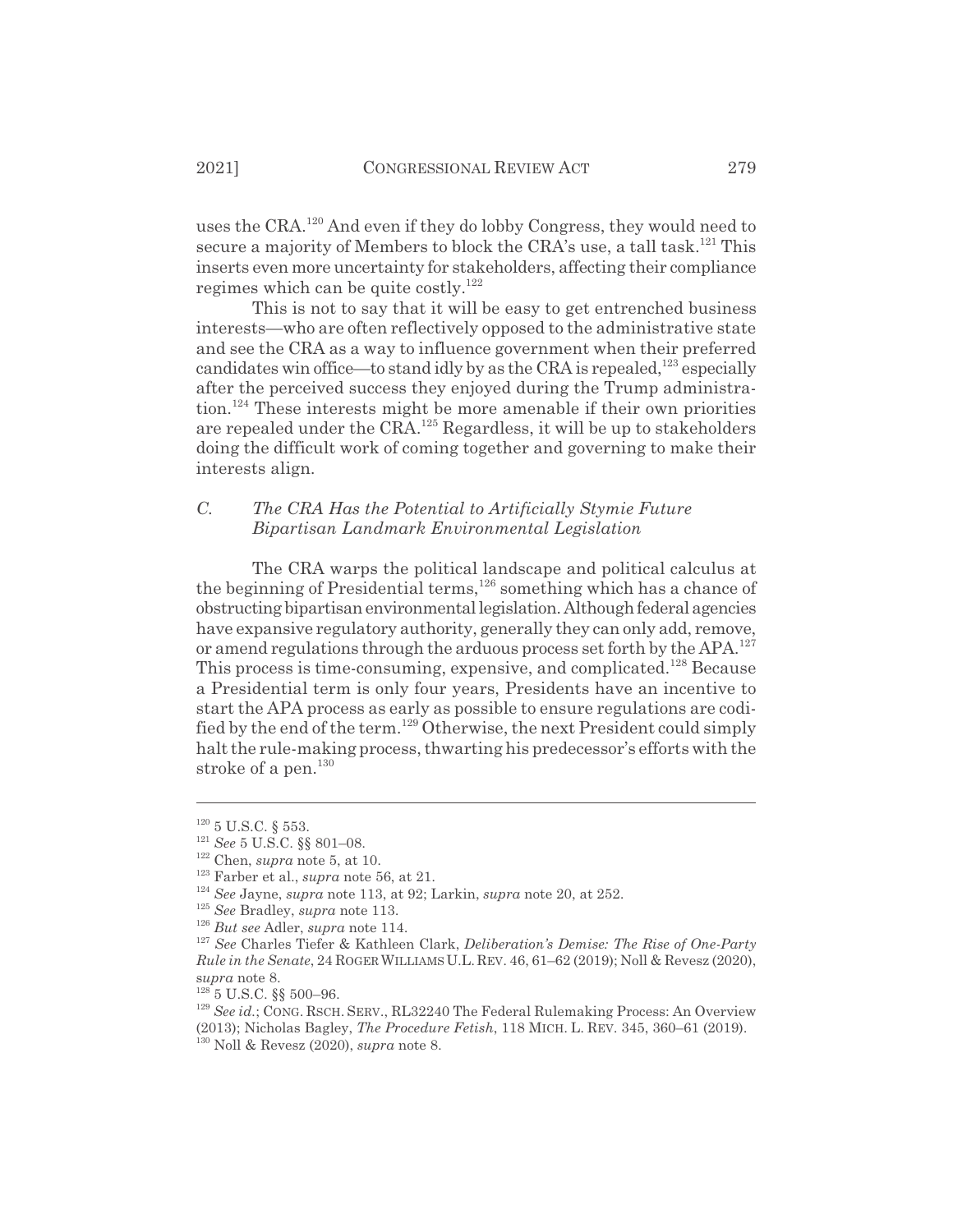However, the President must weight his regulatory agenda with his legislative agenda. Generally, a President's political and legislative power is at its apex at the beginning of his administration.<sup>131</sup> It is usually during that time the President is in the best position to pass the most  $\alpha$ consequential, and potentially bipartisan, legislation.<sup>132</sup> If that legislation is codified in federal law, the next President cannot substantially change the law without going to Congress.<sup>133</sup> However, by using the regulatory process to circumvent the legislative process to achieve policy goals early in his administration, especially when the rule addresses controversial issues, the President risks alienating stakeholders and lawmakers whose support is necessary to pass bipartisan legislation.<sup>134</sup>

President Biden faced criticism from such actors as he used executive orders early in his administration.<sup>135</sup> In response, President Biden felt the need to make it clear that he is "not making new law. [He's] eliminating [President Trump's] bad policy."136 If Democrats had compounded on these concerns by using precious floor time in Congress debating the use of numerous CRA disapproval resolutions, they would have reduced the amount of time Congress used to craft other legislation,  $^{137}$  something likely to have a longer legacy than any regulation.<sup>138</sup>

While the new President is already in a difficult position in determining how to approach the process at the beginning of his term,  $^{139}$  the  $CRA$  has the potential to tip the scales.<sup>140</sup> In addition to the concerns listed above, the President must also worry that his successor will use the CRA

<sup>131</sup> *Id.*

<sup>132</sup> *Id.*

<sup>133</sup> *Id.*

<sup>134</sup> *Id.*

<sup>135</sup> Noll & Revesz (2020), *supra* note 8.

<sup>136</sup> *See* Aaron Blake, *The GOP's Oversimplified Pushback on Biden's Executive Actions*, WASH. POST (Jan. 21, 2021, 5:49 PM), https://www.washingtonpost.com/politics/2021/01 /21/gops-oversimplified-pushback-bidens-executive-actions/ [https://perma.cc/5KJH-K9S2]; *Ease Up on the Executive Actions, Joe*, N.Y. TIMES (Jan. 27, 2021), https://www.nytimes .com/2021/01/27/opinion/biden-executive-orders.html [https://perma.cc/J8KW-3JFX].

<sup>137</sup> Victor Reklaitis, *Biden Says He's 'Eliminating Bad Policy' While Signing Executive Orders on Immigration*, MARKETWATCH (Feb. 3, 2021, 9:04 AM), https://www.market watch.com/story/biden-to-sign-executive-orders-on-immigration-rolling-back-trump-poli cies-11612282883 [https://perma.cc/2RR2-K5SG].

<sup>138</sup> *See* Stuart Shapiro, *Democrats' Use of Congressional Review Act Puts Filibuster Debate In New Light*, THE HILL (May 30, 2021, 10:30 AM), https://thehill.com/opinion/white-house /556133-democrats-use-of-congressional-review-act-puts-filibuster-debate-in-new [https:// perma.cc/AYX4-8DW8].

<sup>139</sup> Sinder et al., *supra* note 16.

<sup>140</sup> *Id.*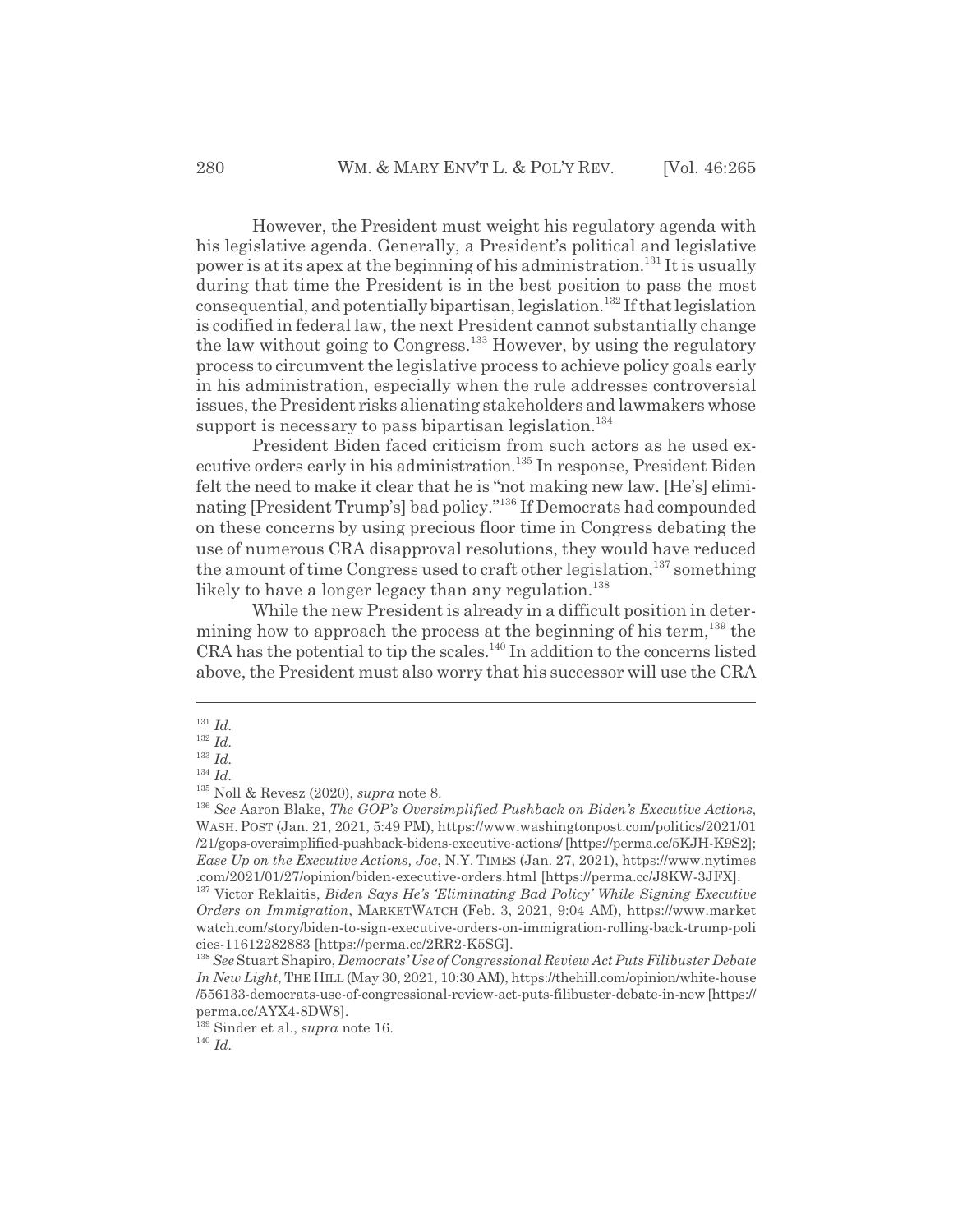to repeal regulations promulgated later in his term, giving him the incentive to start the rule-making process as early in his term as possible to ensure he is in a position to veto the  $CRA$ .<sup>141</sup> This time frame could alienate stakeholders at the same time a President has the greatest chance of passing important bipartisan environmental legislation.<sup>142</sup> By the same token, if the new President is able to use the CRA to repeal regulations promulgated toward the end of the prior administration, his actions are also likely to alienate stakeholders and lawmakers who supported that rule, making legislation even more difficult.<sup>143</sup> As one commentator put it the,

nakedly partisan exercise as passage of a CRA resolution of disapproval risks weakening Congress further by reinforcing its paralyzing state of dysfunction. With each resolution that is adopted, the mutual animosity and distrust between the two parties risks growing ever greater, incrementally broadening the existing partisan gap and putting future efforts at reaching across the aisle on bipartisan compromise just a little further out of reach.<sup>144</sup>

Unfortunately, under the status quo and the polarization and gridlock in Congress, and the President's incentives to use the CRA and rule-making process as early in his administration as possible, he is likely to be inclined to take the low hanging fruit and start regulating immediately.<sup>145</sup> While this serves the President's short-term policy goals, it does not create the type of long-standing and permanent laws necessary to address our pressing environmental concerns.146 Instead, the regulatory landscape affecting climate change will continue in the current push and pull cycle

<sup>141</sup> *Id.*

 $142 \overline{Id}$ .

<sup>143</sup> *See id.*

<sup>144</sup> Sinder et al., *supra* note 16.

<sup>145</sup> James Goodwin, *The Congressional Review Act Is No Solution*, CENTER PROGRESSIVE REFORM (June 1, 2017), https://progressivereform.org/cpr-blog/the-congressional-review -act-is-no-solution/ [https://perma.cc/574K-9VBU].

<sup>146</sup> *See* Ian Millhiser, *How Joe Manchin Can Make The Filibuster "More Painful" For The GOP Without Eliminating It*, VOX (Mar. 8, 2021, 12:14 PM), https://www.vox.com/222601 64/filibuster-senate-fix-reform-joe-manchin-kyrsten-sinema-cloture-mitch-mcconnell [https://perma.cc/5HBA-Z2G2]. Given that Congress seems unlikely to abolish the legislative filibuster, some advocate for using the CRA as a substitute. If the gridlock in Congress proves intense, it may impossible for future Presidents to resist using the CRA to achieve their policy goals and to placate their party.